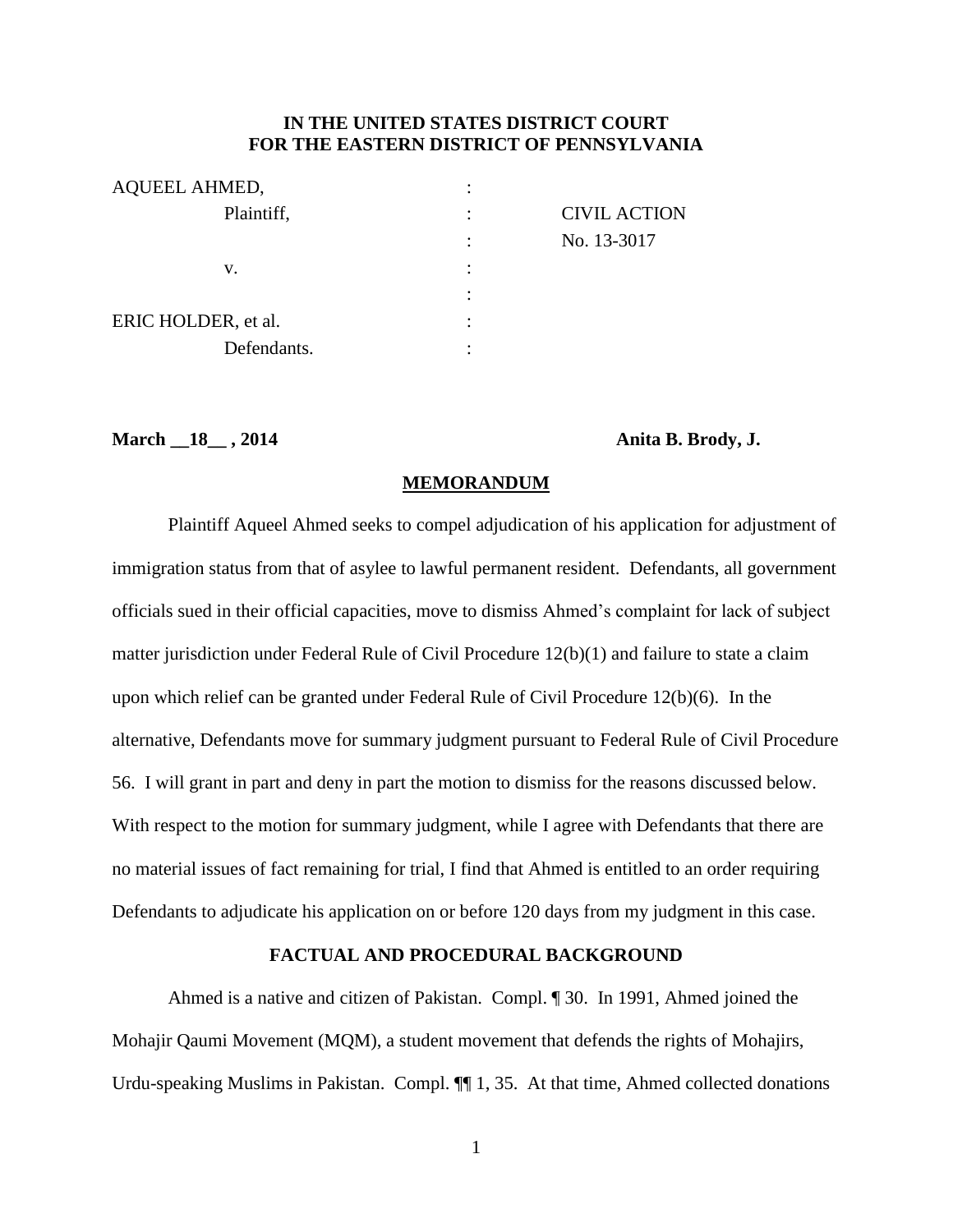for the organization and volunteered his time to disseminate the organization's political beliefs. Compl. ¶ 35.

In 1997, Ahmed fled from Pakistan to the United States and sought asylum on the basis of government persecution for his involvement with the MQM. Compl. ¶ 35. During both his asylum interview and immigration hearing, Ahmed fully disclosed his involvement with and work on behalf of the MQM.<sup>1</sup> Compl.  $\P$  36. On December 2, 1998, an immigration judge granted his request for asylum. Compl. ¶¶ 36, 38.

After an initial denial on unrelated grounds, on February 14, 2006, Ahmed filed a Form I-485 application for adjustment of immigration status to legal permanent resident. Compl. ¶¶ 39- 41. On February 13, 2008, the United States Citizenship and Immigration Services ("USCIS") denied Ahmed's application on the basis that he was a current member of the MQM-A. $^{2}$  Compl. Ex. 5, at 3. UCSIS found that the MQM, and its factions the MQM-A and MQM-H, met the contemporary definition of an undesignated or "Tier III" terrorist organization under the Immigration and Naturalization Act ("INA"). Compl. Ex. 5, at 4; *see* 8 U.S.C. § 1182(a)(3)(B)(vi)(III). Although the immigration judge that had granted Ahmed asylum had found him admissible, Ahmed was now inadmissible as an alien who "has engaged in a terrorist activity," 8 U.S.C. § 1182(a)(3)(B)(i)(I), and an alien who is a representative of a "group that endorses or espouses terrorist activity," 8 U.S.C. § 1182(a)(3)(B)(i)(IV). *Id*. Since the time of Ahmed's grant of asylum in 1998, the USA PATRIOT Act, Pub. L. No. 107-56, 115 Stat. 272 (2001), and the REAL ID Act, Pub. L. No. 109-13, 119 Stat. 302 (2005), expanded the terrorismrelated grounds under which aliens may be deemed inadmissible. Additionally, the Consolidated

 $\overline{a}$ 

<sup>&</sup>lt;sup>1</sup> The parties agree that Ahmed's involvement with the MQM ended when he left Pakistan in 1997. Compl.  $\P$ 31; Def. Mot. Ex. 1 ¶ 12.

 $^{2}$  By 1999, the MQM had splinted into factions, including violent groups known as the MQM-A and the MQM-H. Compl. ¶ 33; Def. Mot. Ex. 1 ¶ 13-14.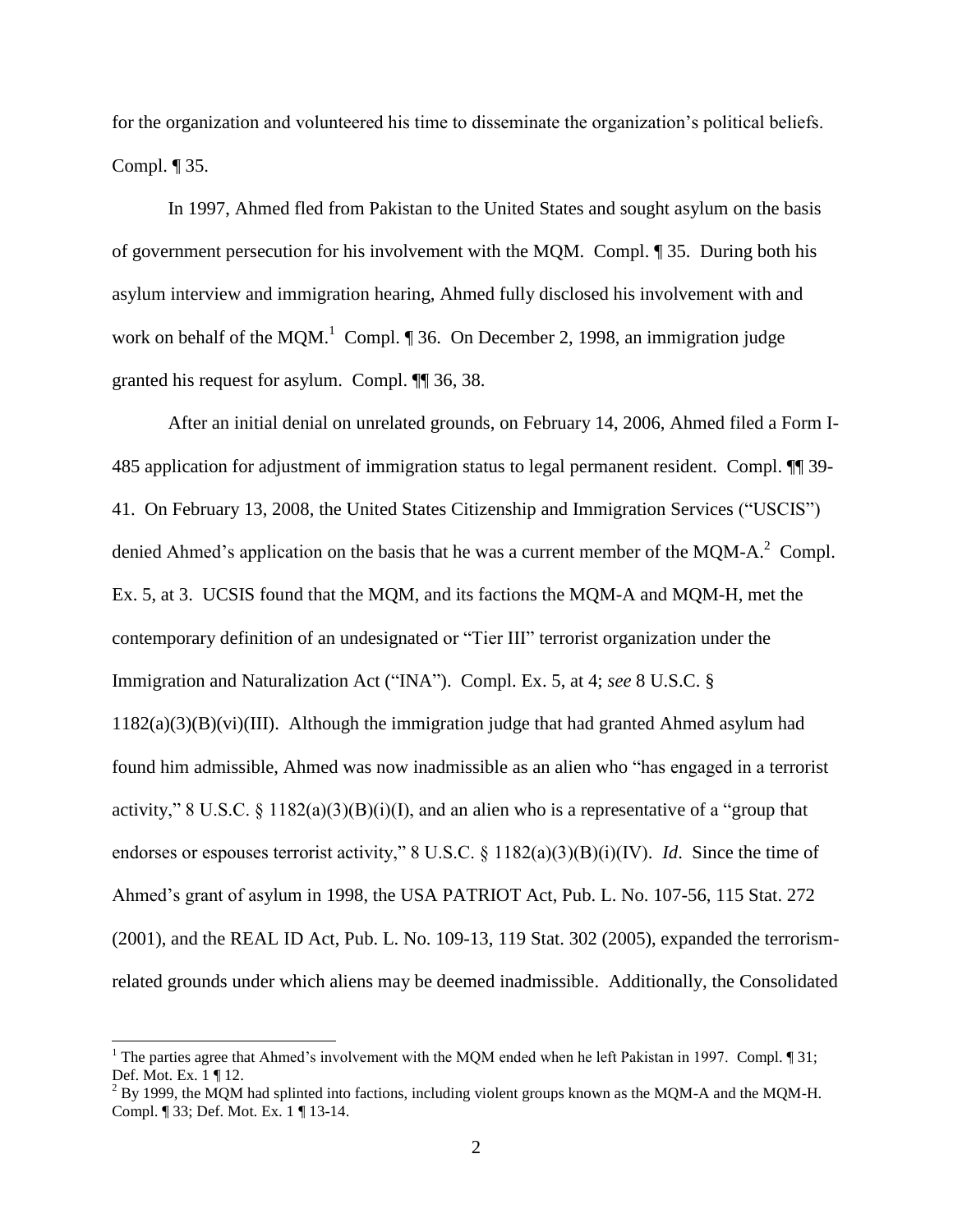Appropriations Act of 2008 ("CAA"), Pub. L. No. 110-161, 121 Stat. 1844 (2008), amended the authority of the Secretary of Homeland Security to exempt individuals and organizations from certain terrorist-related inadmissibility grounds under 8 U.S.C. § 1182(d)(3)(B)(i). Def. Mot. Ex. 1 ¶ 11.

Ahmed requested that UCSIS reopen his case, and on April 30, 2008, USCIS agreed to do so. Compl. Ex. 6. USCIS simultaneously placed Ahmed's application on administrative hold pursuant to a series of USCIS policy memoranda setting forth procedures for applications that may potentially benefit from the Secretary of Homeland Security's exemption authority. Compl. Ex. 6; Def. Mot. Ex. 1 ¶ 20-22; Def. Mot. Ex. 2-4. Ahmed's application remains on hold today. Ahmed alleges that during this time he has been unable to travel freely, unable to bring his family members to the United States, and subject to unfounded suspicion from friends who question why he is not yet a permanent resident. Compl. ¶¶ 7, 50. This delay also impacts Ahmed's ability to seek United States citizenship. Compl. ¶ 5l; *see* 8 U.S.C. § 1427(a) (providing that a permanent resident may not apply for citizenship until he or she has resided continuously in the United States for five years preceding the date of the filing of his or her application).

Ahmed seeks relief on three counts. The Complaint's first two counts allege that Defendants' continued hold on his application constitutes unlawful withholding of adjudication and unreasonable delay in violation of the INA, 8 U.S.C. § 1101 et seq.; the Administrative Procedures Act ("APA"), 5 U.S.C. §§ 555(b) and 706; and U.S. obligations under international law. Ahmed seeks an injunction requiring Defendants to adjudicate his application on or before 30 days from the Court's judgment in the case. Pursuant to the Declaratory Judgment Act, 28 U.S.C. § 2201, Ahmed also seeks a declaratory judgment that he is eligible for adjustment of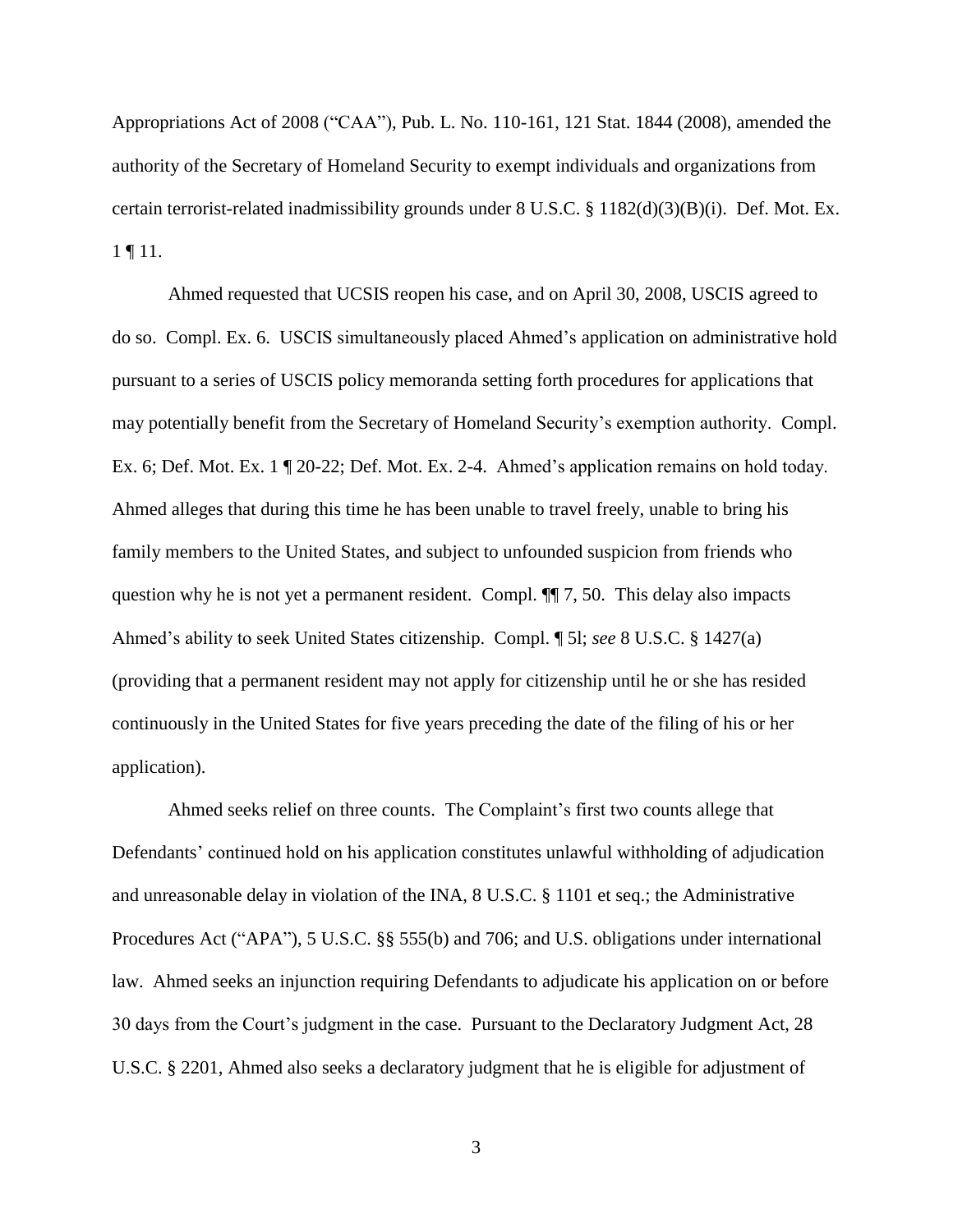status. In the alternative, he seeks an injunction preventing Defendants from further delaying review of his case for an individualized exemption and a declaratory judgment that he is eligible for consideration for an individualized exemption. He seeks the same relief under the mandamus statute, 28 U.S.C. § 1361.<sup>3</sup> The third count of the Complaint alleges that withholding adjudication of his application, including the failure to hold a hearing on the issue of his inadmissibility, is a denial of due process under the Fifth Amendment of the U.S. Constitution.

Defendants move to dismiss Ahmed's complaint for lack of subject matter jurisdiction under Federal Rule of Civil Procedure 12(b)(1), contending that USCIS's decision to hold his adjustment of status application in abeyance is a discretionary decision that falls outside of the Court's jurisdiction under the INA's jurisdiction-stripping provisions at 8 U.S.C. §  $1252(a)(2)(B)(ii)$ . Defendants also move to dismiss on the basis of failure to state a claim upon which relief may be granted under Federal Rule of Civil Procedure 12(b)(6) because there is no due process right to a discretionary immigration benefit and because the delay in this case has not prejudiced Ahmed. In the alternative, Defendants move for summary judgment as a matter of law because the delay is not unreasonable.

 $\overline{a}$ 

 $3$  A claim seeking mandamus under the Mandamus Act is essentially the same as one for relief under Section 706 of the APA. *Independence Mining Co., Inc. v. Babbitt,* 105 F.3d 502, 507 (9th Cir. 1997) (quoting *Japan Whaling Ass'n v. Am. Cetacean Soc'y,* 478 U.S. 221, 230 n. 4 (1986)) (electing to analyze plaintiff's entitlement to relief under the APA); *see also Han Cao v. Upchurch*, 496 F. Supp. 2d 569, 575 (E.D. Pa. 2007) ("Most of the courts that have addressed the issue agree that, for purposes of compelling agency action that has been unreasonably delayed, the mandamus statute and the APA are coextensive."). Accordingly, I will address only the APA claim.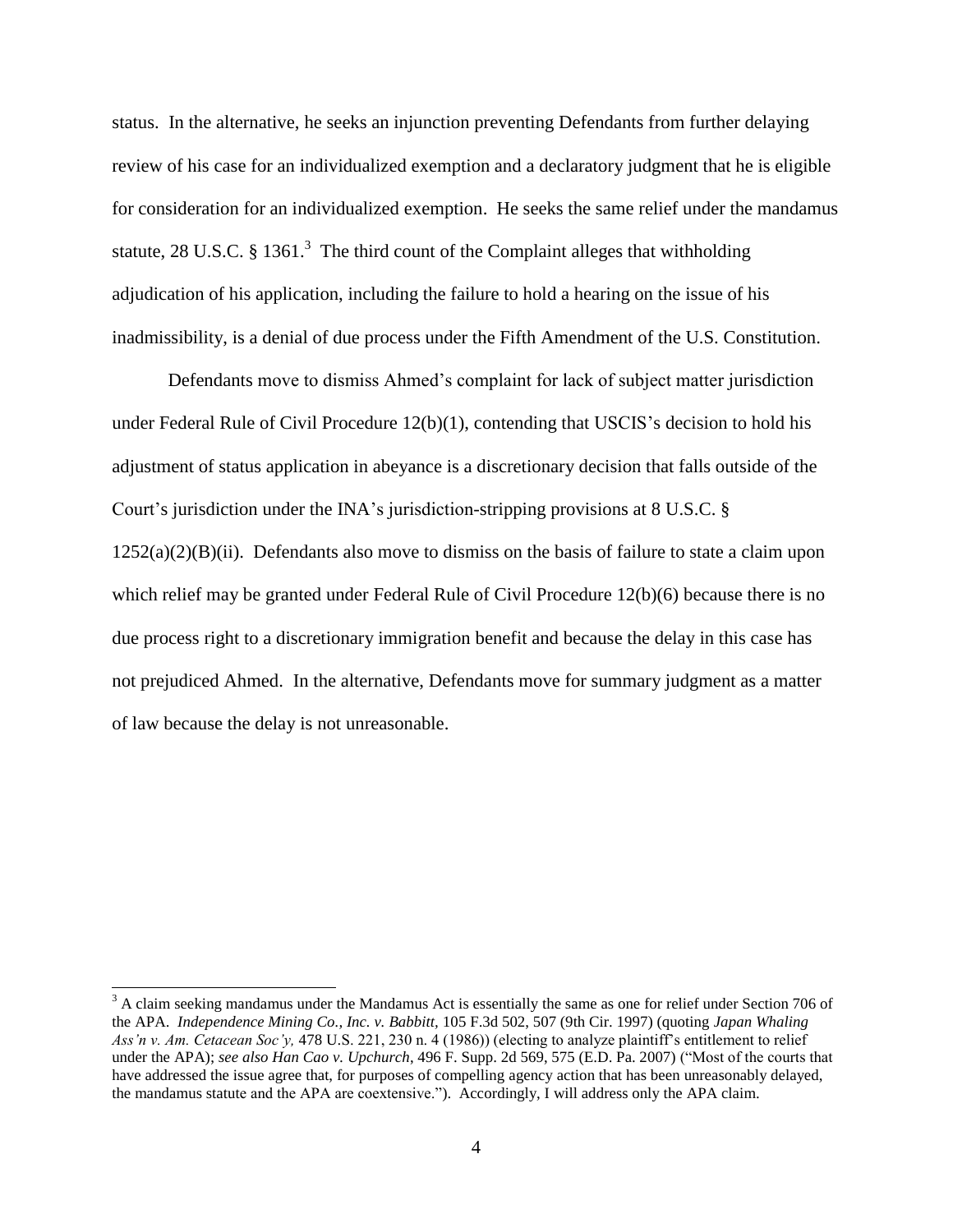#### **ANALYSIS**

# **I. MOTION TO DISMISS**

# **A. Legal Standard**

### **1. Rule 12(b)(1) Standard**

A federal district court has limited subject matter jurisdiction. Federal Rule of Civil Procedure 12(b)(1) authorizes dismissal of a complaint for lack of subject matter jurisdiction over the subject matter. A Rule 12(b)(1) challenge may be either a factual or facial challenge to the complaint. *See Mortensen v. First Fed. Sav. & Loan Ass'n,* 549 F.2d 884, 891 (3rd Cir. 1977). In the case of a factual challenge, the court is free to consider and weigh evidence outside the pleadings to resolve factual issues bearing on jurisdiction and to satisfy itself as to the existence of its power to hear the case. *See id.* Therefore, "no presumptive truthfulness attaches to plaintiff's allegations, and the existence of disputed material facts will not preclude the trial court from evaluating for itself the merits of jurisdictional claims." *Id.* The plaintiff has the burden of proving that jurisdiction exists. *See Mortensen,* 549 F.2d at 891.

### **2. Rule 12(b)(6) Standard**

In deciding a motion to dismiss for failure to state a claim upon which relief can be granted under Rule 12(b)(6), a court must "accept all factual allegations as true, construe the complaint in the light most favorable to the plaintiff, and determine whether, under any reasonable reading of the complaint, the plaintiff may be entitled to relief." *Phillips v. Cnty. of Allegheny*, 515 F.3d 224, 233 (3d Cir. 2008) (internal quotation marks omitted).

To survive dismissal, a complaint must allege facts sufficient to "raise a right to relief above the speculative level." *Bell Atl. Corp. v. Twombly*, 550 U.S. 544, 555 (2007). "Threadbare recitals of the elements of a cause of action, supported by mere conclusory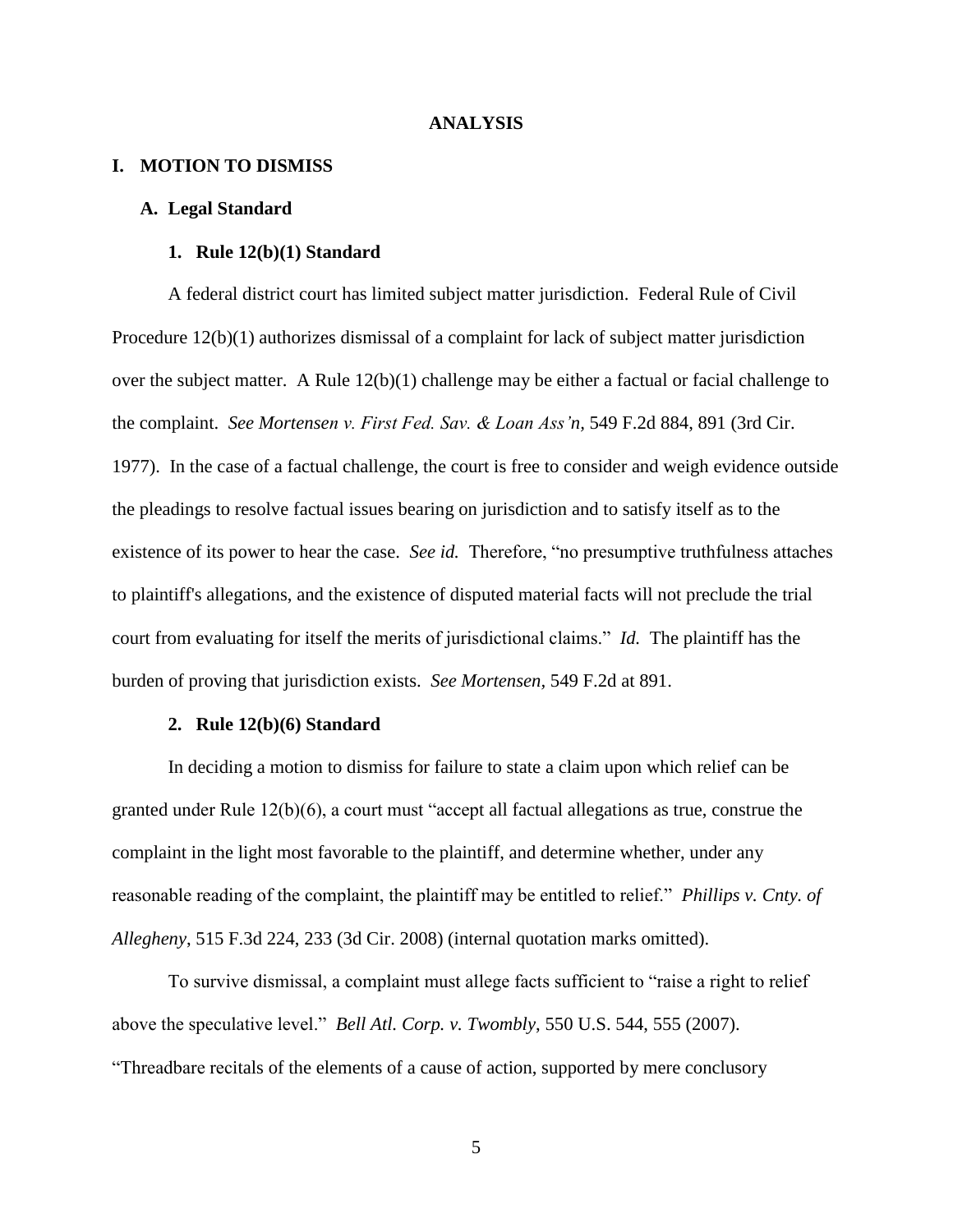statements, do not suffice." *Ashcroft v. Iqbal*, 556 U.S. 662, 678 (2009). Rather, "a complaint must contain sufficient factual matter, accepted as true, to state a claim to relief that is plausible on its face." *Id.* (internal quotation marks omitted). "A claim has facial plausibility when the plaintiff pleads factual content that allows the court to draw the reasonable inference that the defendant is liable for the misconduct alleged." *Id.*

# **B. Ahmed's Claims under the APA**

Ahmed first alleges that Defendants' continued hold on his adjustment application constitutes unlawful withholding of adjudication and unreasonable delay in violation of the APA.

# **1. Dismissal for Lack of Subject Matter Jurisdiction – Rule 12(b)(1)**

#### **A. Court Has Jurisdiction**

Unless otherwise precluded, 28 U.S.C. § 1331 provides federal jurisdiction over any action brought against any officer of the United States in his official capacity. Thus, although the APA does not provide an independent basis for subject matter jurisdiction, federal courts may entertain challenges to unreasonably delayed agency action on the basis of § 1331. *Califano v. Sanders*, 430 U.S. 99, 105 (1977); *see* 5 U.S.C. § 706(1) (Federal courts "shall . . . compel agency action unlawfully withheld or unreasonably delayed."). The APA compels agencies "with due regard for the convenience and necessity of the parties or their representatives and within a reasonable time . . . [to] proceed to conclude a matter presented to it." 5 U.S.C. § 555(b). Congress need not have set a definitive deadline for an agency to act in order for a court to find a delay in agency action unreasonable; § 706(1) mandates that all action be done within a reasonable amount of time. *See Pub. Citizen Health Research Grp. v. Chao,* 314 F.3d 143, 152 (3d Cir. 2002) (compelling agency to proceed with rulemaking although enabling legislation set no specific deadline for agency to do so). However, the "only agency action that can be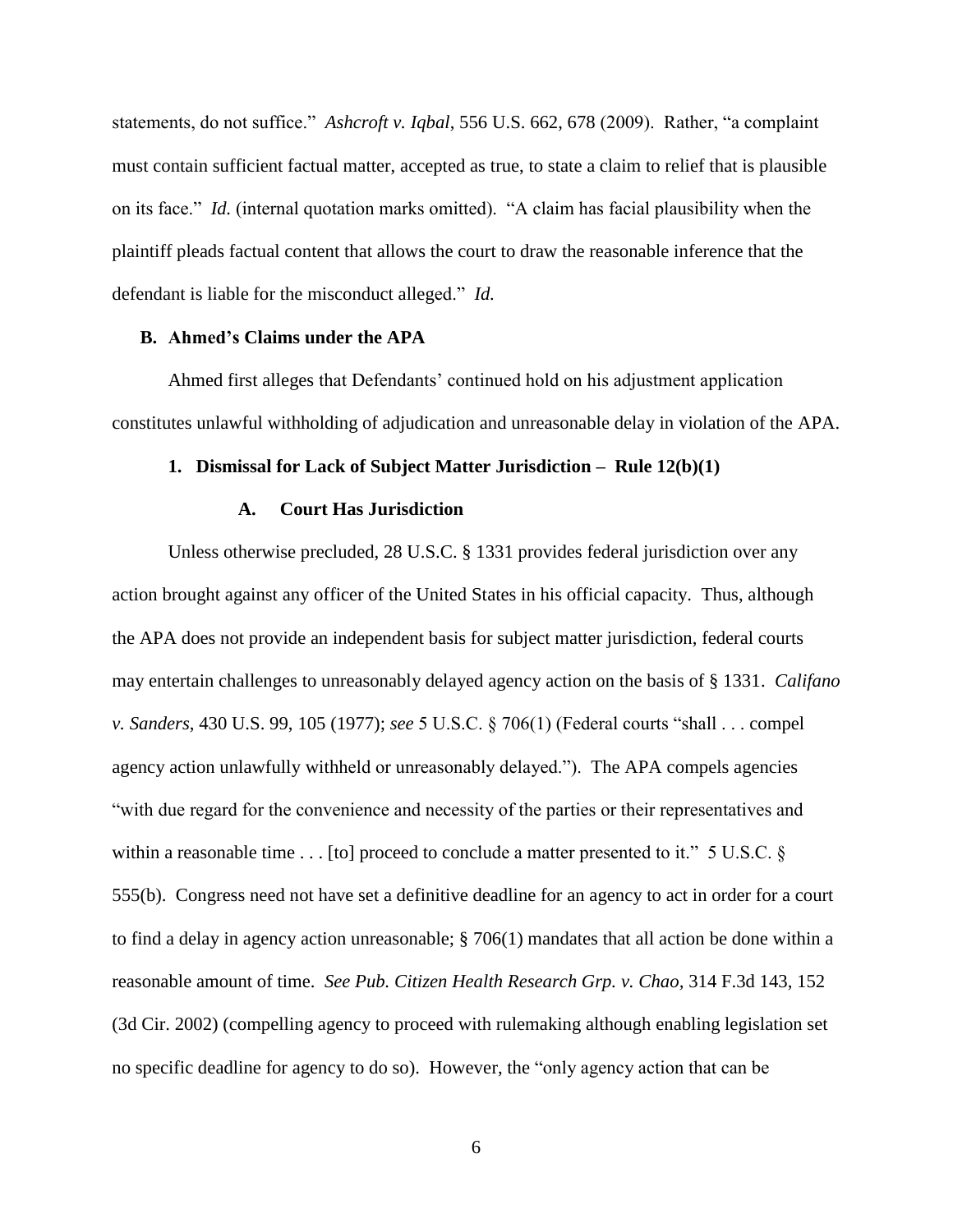compelled under the APA is action legally *required.*" *Norton v. S. Utah Wilderness Alliance,* 542 U.S. 55, 63 (2004).

"[C]ourts have specifically recognized jurisdiction under § 1331 and the APA to hear challenges to INS delays in processing visa, LPR, and citizen applications." *Yu v. Brown,* 36 F. Supp. 2d 922, 930 (D.N.M. 1999). Although the ultimate decision whether to grant adjustment of status is entrusted to the discretion of the Secretary of Homeland Security or the Attorney General, "numerous courts have found that immigration authorities have a non-discretionary duty to adjudicate applications." *Hoo Loo v. Ridge*, No. 04-5553, 2007 WL 813000, at \*3 (E.D.N.Y. Mar. 14, 2007) (collecting cases); *see Tang v. Chertoff*, 493 F. Supp. 2d 148, 155 (D. Mass. 2007) ("A grant of adjustment of status is not 'legally required,' but adjudication of the application one way or the other certainly is."); *Yu*, 36 F. Supp. 2d at 931 (D.N.M. 1999) ("All other courts addressing this question have held that INS has a non-discretionary duty to process applications for LPR status as well as all other immigration applications."). In their analysis, these courts have relied on the mandatory language in the regulations governing USCIS procedures for adjustment of status to legal permanent resident. *See Yu*, 6 F. Supp. 2d at 931 ("The Code of Federal Regulations further provide[s] that each 'applicant for adjustment of status *shall* be required to have a medical examination,' 8 C.F.R. § 245.5; that '[e]ach applicant for adjustment of status under this part *shall* be interviewed by an immigration officer,' 8 C.F.R. § 245.6; and, most importantly, that 'the applicant *shall* be notified of the decision of the director, and, if the application is denied, the reasons for the denial,' 8 C.F.R. § 245.2.").

Additionally, although the statute and regulations governing adjustments of status do not provide for a time frame within which USCIS must adjudicate applications, the government does not have limitless discretion concerning the timing of processing of applications. *Al-Rifahe v.*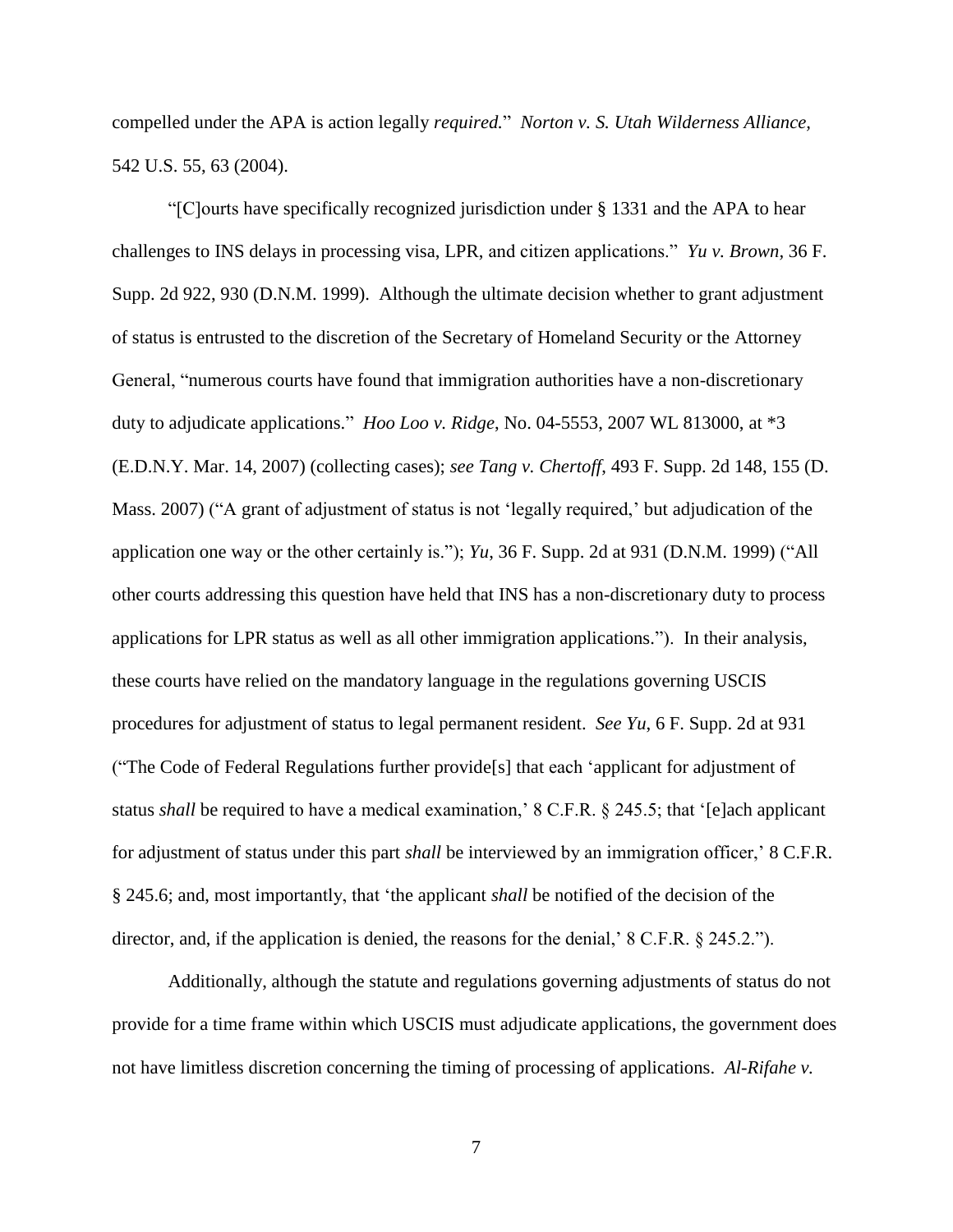*Mayorkas*, 776 F. Supp. 2d 927, 934 (D. Minn. 2011); *Kim v. Ashcroft,* 340 F. Supp. 2d 384, 393 (S.D.N.Y. 2004) ("[T]he CIS simply does not possess unfettered discretion to relegate aliens to a state of 'limbo,' leaving them to languish there indefinitely. This result is explicitly foreclosed by the APA."). Instead, the APA requires that applications be processed in a reasonable time. *See* 5 U.S.C. § 555(b); *Yu*, 36 F. Supp. 2d at 931-32 ("Defendants fail to comprehend that the APA itself imposes on them the duty to complete action on Plaintiffs' application within a reasonable time."); *Alkenani v. Barrows,* 356 F. Supp. 2d 652, 657 (N.D. Tex. 2005) ("[USCIS has] a clear duty to process petitioner's application for naturalization within a reasonable time."). Thus, this Court has jurisdiction over Ahmed's claims seeking to compel agency action.

# **b. INA Does Not Strip Court of Jurisdiction**

Defendants argue that pursuant to the INA's jurisdiction-stripping provisions at 8 U.S.C.  $\S 1252(a)(2)(B)(ii)$ , Congress has divested the courts of jurisdiction over immigration suits that concern decisions or actions committed to agency discretion. Defendants argue that the pace of USCIS's decisions over how and when to proceed with adjustment of status applications is discretionary for purposes of the statute.

Under a section captioned "Matters not subject to judicial review" and a subsection headed "Denials of discretionary relief," the INA provides that:

[N]o court shall have jurisdiction to review—

- (i) any judgment regarding the granting of relief under section [1182](http://www.law.cornell.edu/uscode/text/8/1182) [\(h\),](http://www.law.cornell.edu/uscode/text/8/usc_sec_08_00001182----000-#h) [1182](http://www.law.cornell.edu/uscode/text/8/1182) [\(i\),](http://www.law.cornell.edu/uscode/text/8/usc_sec_08_00001182----000-#i)[1229b,](http://www.law.cornell.edu/uscode/text/8/1229b) [1229c,](http://www.law.cornell.edu/uscode/text/8/1229c) or [1255](http://www.law.cornell.edu/uscode/text/8/1255) of this title [substantive decisions regarding removal or adjustment of status within the discretion of the Attorney General], or
- (ii) any other decision or action of the Attorney General or the Secretary of Homeland Security the authority for which is specified under this subchapter to be in the discretion of the Attorney General or the Secretary of Homeland Security, other than the granting of relief under section 1158(a) of this title ["Authority to apply for asylum"].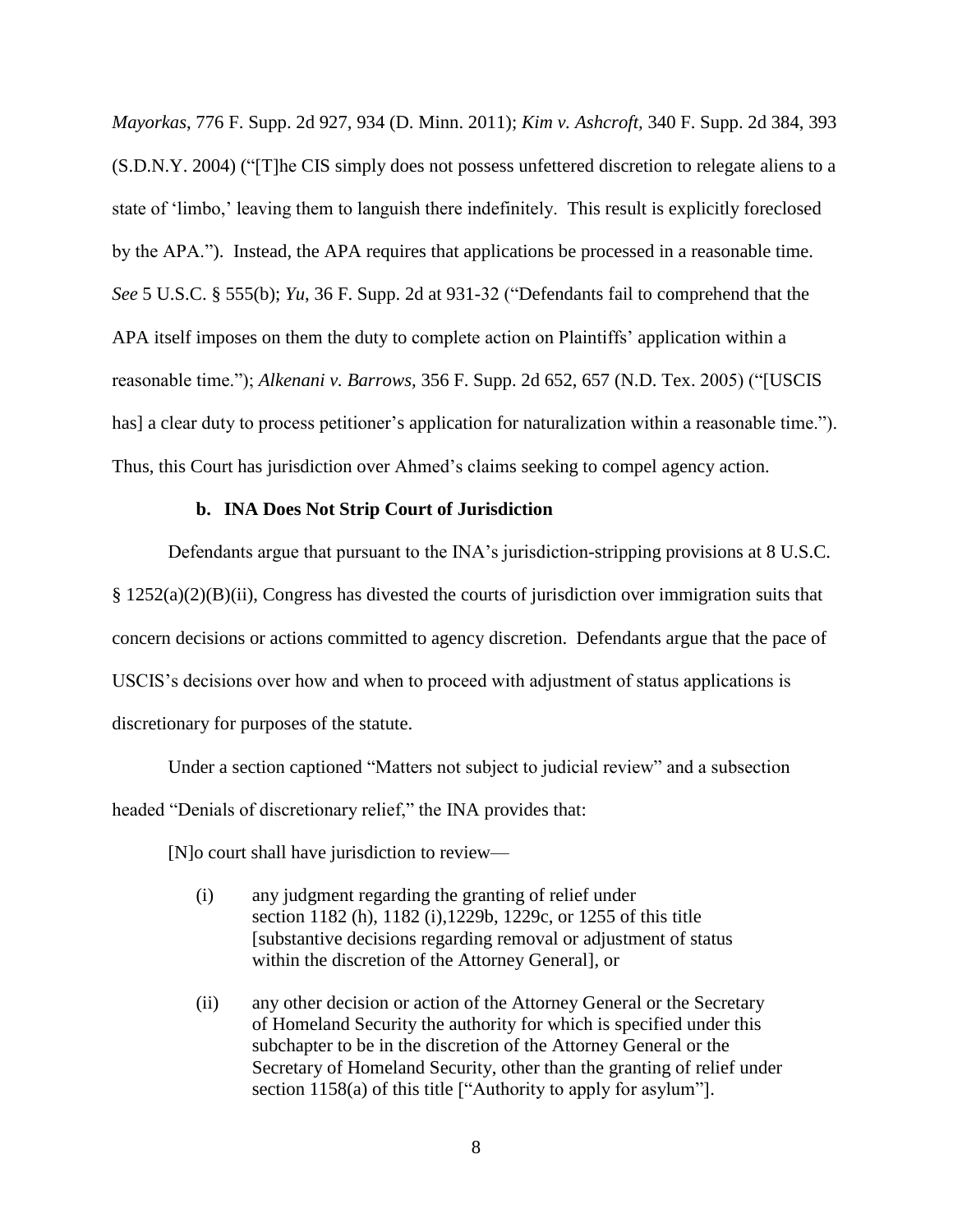8 U.S.C. § 1252(a)(2)(B). If the decision by USCIS to place a hold on Ahmed's application for adjustment of status was a "decision or action of the Attorney General or the Secretary of Homeland Security the authority for which is specified under" Title 8, Chapter 12, Subchapter II "to be in the discretion of the Attorney General or the Secretary of Homeland Security," then I must dismiss the case for lack of subject matter jurisdiction. *Id*.

Many district courts have addressed this question, identifying two elements of the inquiry.<sup>4</sup> *Geneme v. Holder*, 935 F. Supp. 2d 184, 189 (D.D.C. 2013). First, courts determine whether USCIS has made a decision or taken an action. Here, Ahmed's application has been formally placed on hold, and there is no question that USCIS has made a decision with regard to his application. *See Geneme*, 935 F. Supp. 2d at 190; *Seydi v. USCIS,* 779 F. Supp. 2d 714, 719- 20 (E.D. Mich. 2011) (noting that USCIS had not "simply permitt[ed] Plaintiff's application to languish without consideration or action" by putting it on hold).

The second question is whether "the authority for" that decision "is specified under this subchapter to be in the discretion of the Attorney General or the Secretary of Homeland Security" as transferred to USCIS. *See* 8 U.S.C. § 1252(a)(2)(B)(ii). On one hand, the ultimate decision whether to adjust the status of an alien who has been granted asylum is certainly discretionary under the relevant subchapter. *See* 8 U.S.C. § 1159(b) ("The Secretary of Homeland Security or the Attorney General, in the Secretary's or the Attorney General's discretion and under such regulations as the Secretary or the Attorney General may prescribe, may adjust to the status of an alien lawfully admitted for permanent residence the status of any

 $\overline{a}$ 

<sup>4</sup> The two federal appellate courts that have addressed the issue have reached contradictory results. In *Debba v. Heinauer*, 366 Fed.Appx. 696 (8th Cir. 2010), the Eighth Circuit affirmed a district court decision that "apparently concluded that it had subject-matter jurisdiction." *Id.* at 698. That court did not conclude whether jurisdiction was proper because it found that, whether or not there was jurisdiction, the plaintiff had not established that the delay in adjudication was unreasonable. *Id.* at 699. The Fifth Circuit, on the other hand, found that neither the APA nor the Mandamus Act provided jurisdiction over a claim of unreasonable delay in adjudication and that the INA foreclosed any such jurisdiction. *Bian v. Clinton*, 605 F.3d 249, 255 (5th Cir. 2010), *vacated as moot,* 2010 WL 3633770 (5th Cir. 2010).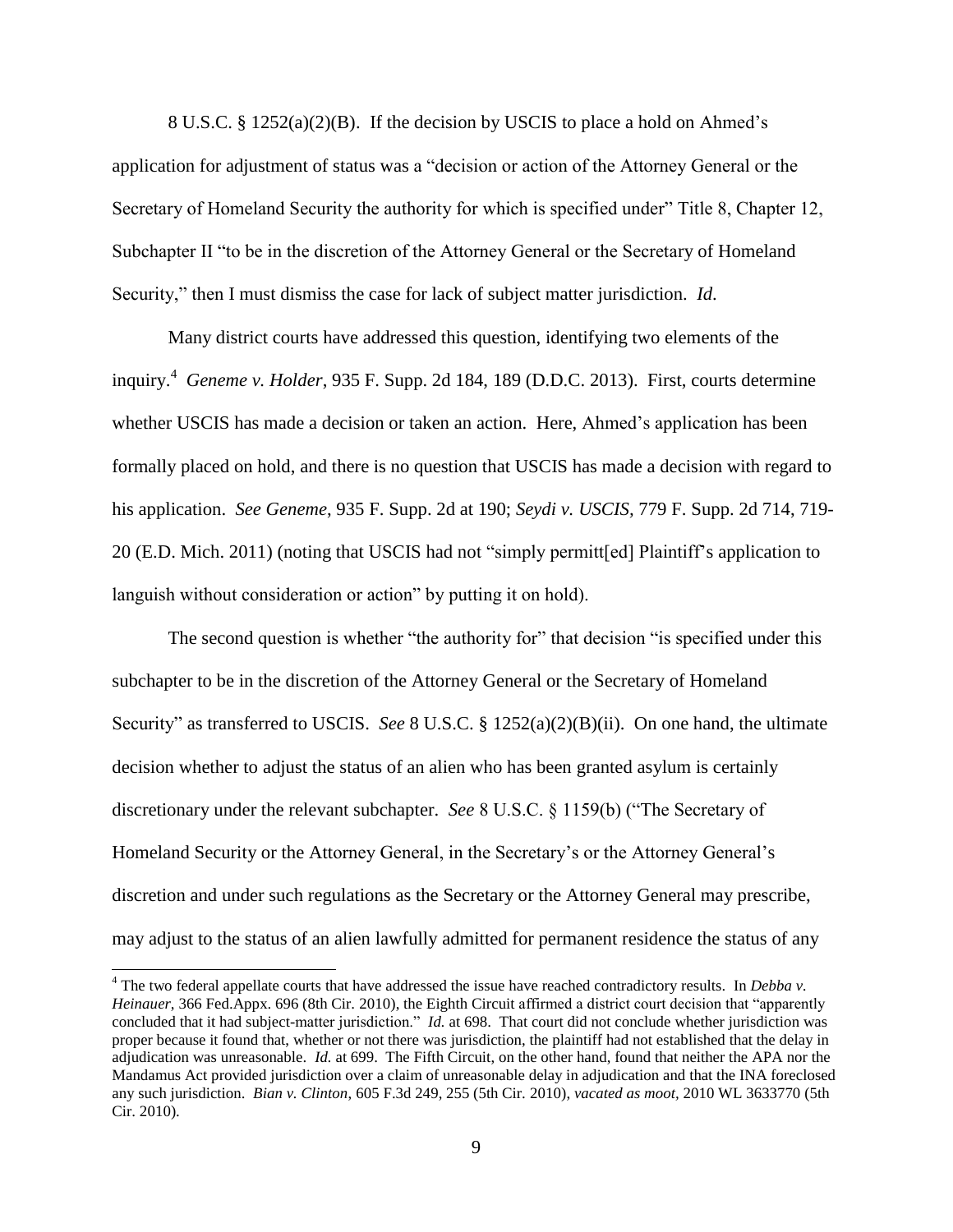alien granted asylum who" meets certain statutory requirements).<sup>5</sup> Courts finding themselves stripped of jurisdiction have grounded their rulings in USCIS's explicit discretion to make decisions about the adjustment of an alien's status and its authority to prescribe regulations governing the consideration of such applications. *See Orlov v. Howard*, 523 F. Supp. 2d 30, 35 (D.D.C. 2007) ("In the absence of statutorily prescribed time limitations or statutory factors to guide USCIS in crafting regulations for the adjustment process, it is difficult to determine how the pace of processing an application could be anything other than discretionary.").

However, many other courts—"the overwhelming majority of district courts," one judge has suggested, *Hassane v. Holder*, No. 10-3142, 2010 WL 2425993, at \*3 (W.D. Wash. June 11, 2010)—have found that 8 U.S.C. §  $1252(a)(2)(B)(ii)$  does not apply to all discretionary decisions, "but to a narrower category of decisions where Congress has taken the additional step to specify that the sole authority for the action is in the Attorney General's discretion." *Alaka v. Attorney General,* 456 F.3d 88, 95 (3d Cir. 2006) (finding that 8 U.S.C. § 1252(a)(2)(B)(ii) did not strip the court of jurisdiction to review an agency determination that an alien was ineligible for withholding of removal for having been convicted of a particularly serious crime).

This approach is supported by the Supreme Court's decision in *Kucana v. Holder,* 558 U.S. 233 (2010), involving the applicability of 8 U.S.C. § 1252(a)(2)(B)(ii) to denials of motions to reopen deportation hearings. Authority for a denial is based on a regulation created by the Attorney General. Reading clauses (i) and (ii) of the "Denials of discretionary relief" subsection, the Court found that "both clauses convey that Congress barred court review of discretionary decisions only when Congress itself set out the Attorney General's discretionary authority in the

 $\overline{a}$ 

<sup>&</sup>lt;sup>5</sup> The same is true of the Secretary's authority to grant a waiver of inadmissibility. *See* 8 U.S.C. § 1182(d)(3)(B)(i) ("[T]he Secretary of Homeland Security, after consultation with the Secretary of State and the Attorney General, may determine in such Secretary's sole unreviewable discretion that subsection (a)(3)(B) of this section shall not apply with respect to an alien within the scope of that subsection or that subsection (a)(3)(B)(vi)(III) of this section shall not apply to a group within the scope of that subsection  $\dots$ .").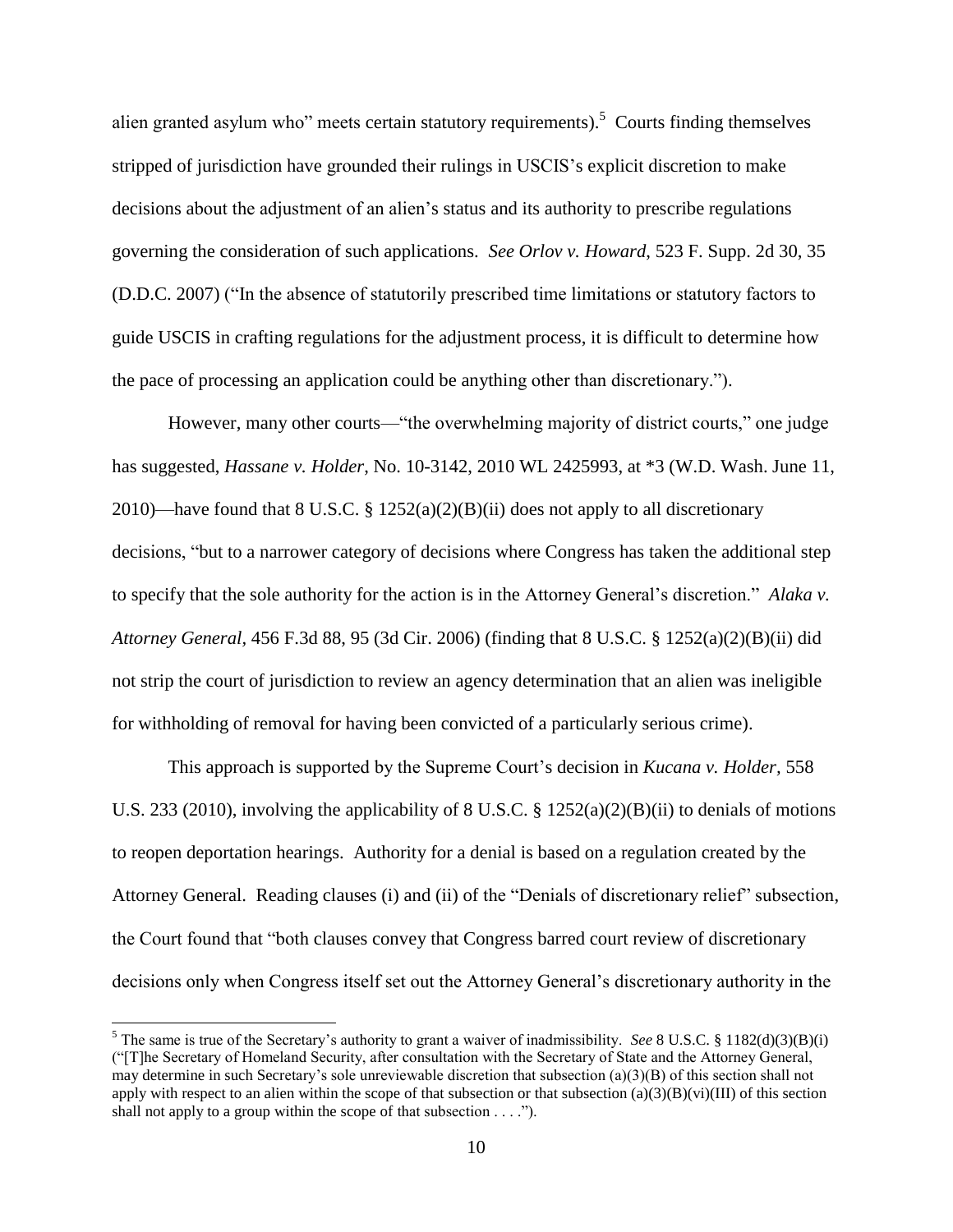statute." *Id.* at 247. "If Congress wanted the jurisdictional bar to encompass decisions specified as discretionary by regulation along with those made discretionary by statute, . . . Congress could easily have said so." *Id*. The Court also noted that the decisions enumerated by Congress in clause (i) "are substantive decisions made by the Executive in the immigration context as a matter of grace, things that involve whether aliens can stay in the country or not." *Id.* The Court found that the other decisions shielded from judicial review in clause (ii) were "of a like kind." *Id.* at 248. In contrast, a decision on a reopening motion is "a procedural device serving to ensure that aliens are getting a fair chance to have their claims heard" which a court could reverse without "direct[ing] the Executive to afford the alien substantive relief." *Id.* Finally, the *Kucana* Court also invoked a well-known canon of construction: the presumption favoring judicial review of administrative action. *Id*. at 251. *See also INS v. St. Cyr,* 533 U.S. 289, 298 (2001) (stating that despite specific jurisdiction-denying provisions, in immigration cases there exists a "strong presumption in favor of judicial review of administrative action").

The *Kurana* decision echoes the same reasoning from an earlier Third Circuit opinion that found that 8 U.S.C. §  $1252(a)(2)(B)(ii)$  did not bar review of an immigration judge's decision to grant a continuance of a removal proceeding where the statute in question made no mention of continuances. *Khan v. Atty. Gen. of U.S.*, 448 F. 3d 226, 232 (3rd Cir. 2006). "To specify," the court noted, means "to state explicitly or in detail." *Id*. at 233. Finding jurisdiction, the *Khan* court emphasized: "The statutory language is uncharacteristically pellucid on this score: it does not allude generally to 'discretionary authority' or to 'discretionary authority exercised *under this statute*,' but specifically to 'authority for which it is *specified under this subchapter* to be in the discretion of the Attorney General.' " *Id*. at 232 (quoting *Zhao v. Gonzales,* 404 F.3d 295, 303 (5th Cir. 2005)).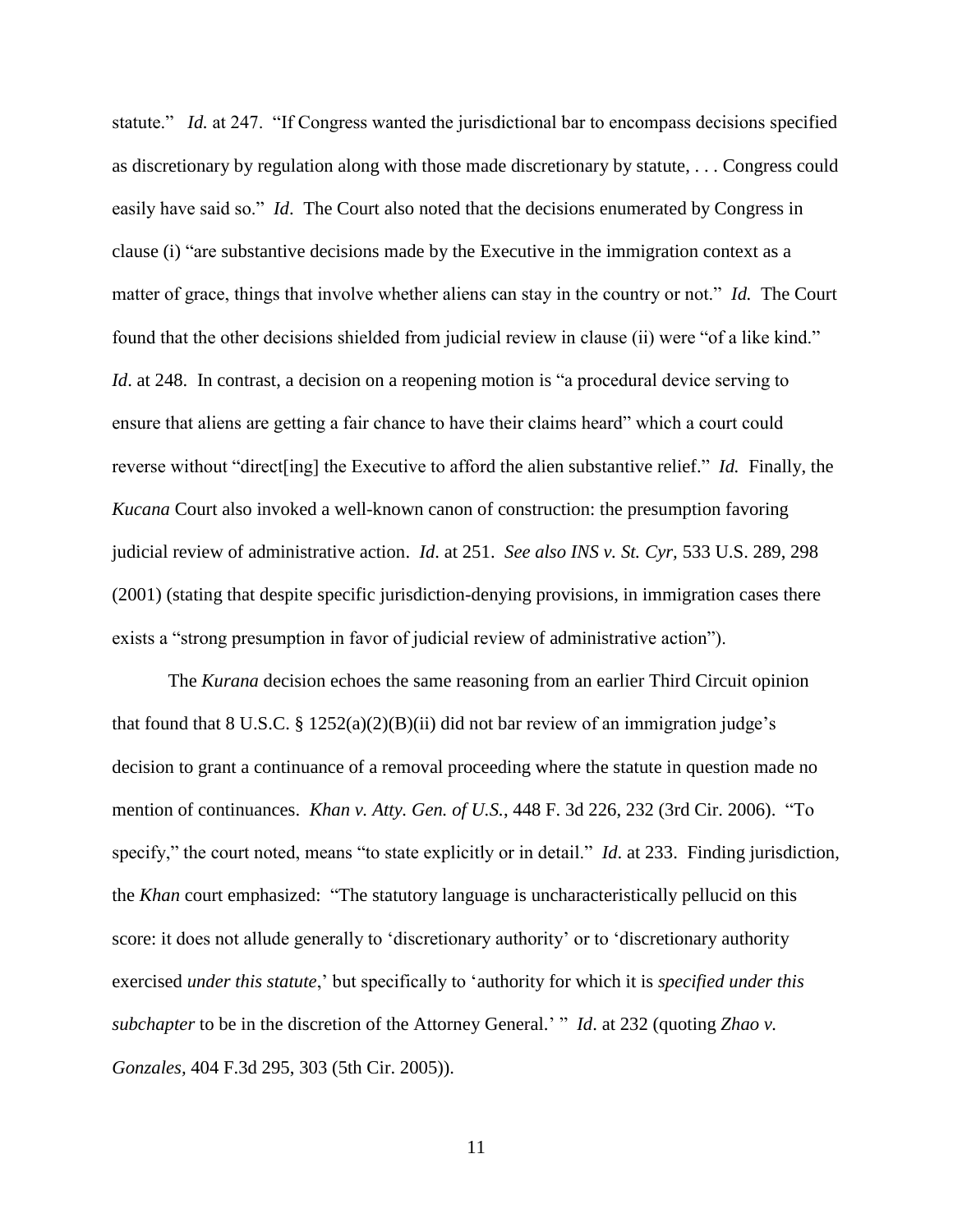In the current case, neither the discretionary authority to determine the pace of application processing nor the discretionary authority to withhold adjustment applications is "specified under" the relevant subchapter. *See Duan v. Zamberry*, No. 06-1351, 2007 WL 626116, at \*2 (W.D. Pa. Feb. 23, 2007) (The subchapter "does not address, much less specify any discretion associated with, the pace of application processing."); *Tang v. Chertoff*, 493 F. Supp. 2d 148, 153-54 (D. Mass. 2007) ("Despite the care taken in the INA to specify the *substance* of an adjustment of status decision as discretionary, the *pacing* of such a decision is not so specified."). Therefore jurisdiction over a claim that adjudication has been unreasonably delayed is not barred by the INA's jurisdiction-stripping provision, and this Court retains jurisdiction over Ahmed's claim that USCIS has unreasonably delayed the adjudication of his application.

# **2. Dismissal for Failure to State a Claim – Rule 12(b)(6)**

Defendants also argue that Ahmed's claim should be dismissed for failure to state a claim because he has not alleged one of the necessary factors required to meet the standard for unreasonable delay under the APA. *See* 5 U.S.C. § 706(1). To determine the reasonableness of a delay under the APA, courts consider the six factors articulated in *Telecommunications Research and Action Center v. FCC* ("*TRAC*"), 750 F.2d 70 (D.C. Cir. 1984): (1) the time agencies take to make decisions must be governed by a rule of reason; (2) where Congress has provided a timetable or other indication of the speed with which it expects the agency to proceed in the enabling statute, that statutory scheme may supply content for this rule of reason; (3) delays that might be reasonable in the sphere of economic regulation are less tolerable when human health and welfare are at stake; (4) the court should consider the effect of expediting delayed action on agency activities of a higher or competing priority; (5) the court should also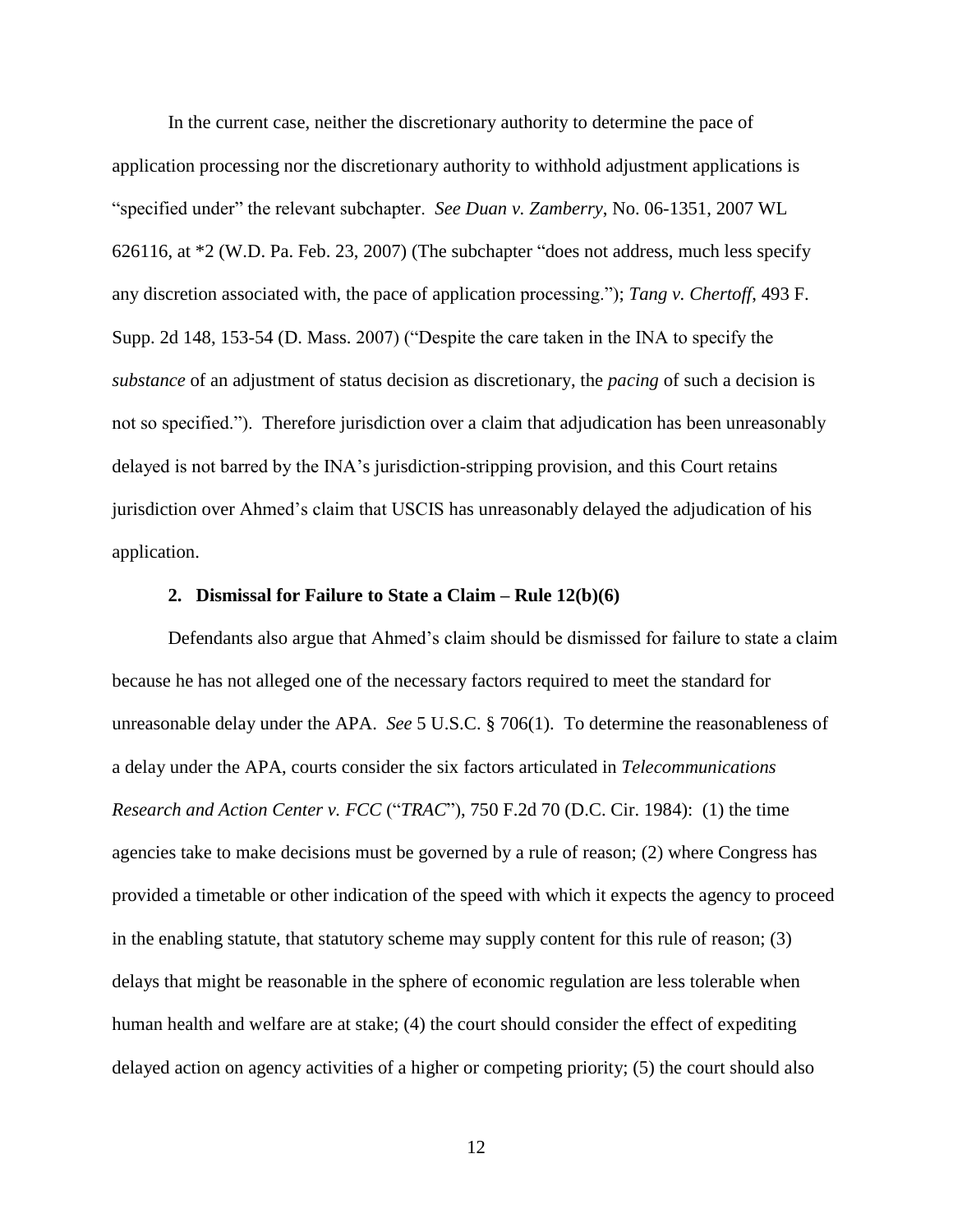take into account the nature and extent of the interests prejudiced by delay; and (6) the court need not find any impropriety lurking behind agency lassitude in order to hold that agency action is unreasonably delayed. *Id*. at 80 (internal citations and quotation marks omitted).

Defendants' motion to dismiss under Rule 12(b)(6) specifically argues that Ahmed has not plead sufficient allegations with respect to the fifth prong of the test—interests prejudiced by the delay. Ahmed alleges that during the delay in the processing of his application, he has been unable to travel freely, unable to bring his family members in Pakistan to the United States, and subject to unfounded suspicion from friends who question why he is not yet a permanent resident. Compl. ¶¶ 7, 50. This delay also negatively impacts Ahmed's ability to seek United States citizenship. Compl. ¶ 5l; *see* 8 U.S.C. § 1427(a) (providing that a permanent resident may not apply for citizenship until he or she has resided continuously in the United States for five years preceding the date of filing the application).

In *Singh v. Still*, 470 F. Supp. 2d 1064 (N.D. Cal. 2007), the court found "substantial" prejudice to a petitioner under similar facts because the "inability to obtain permanent resident status affects a wide range of important rights, including but not limited to travel and the ability petition to immigrate [sic] close family members (a right that is often of special importance to asylees)." *Id*. at 1070. The court also noted the delay's negative impact on the petitioner's ability to avail himself of the "all the rights and privileges attendant" to citizenship. *Id*. (citing *Ngwanyia v. Ashcroft*, 302 F. Supp. 2d 1076, 1079 (D. Minn. 2004) ("Because lawfulpermanent-resident status is a prerequisite for naturalization, any delay in adjustment inevitably postpones an asylee's ability to apply for citizenship.")). These allegations are sufficient to survive Defendants' motion to dismiss.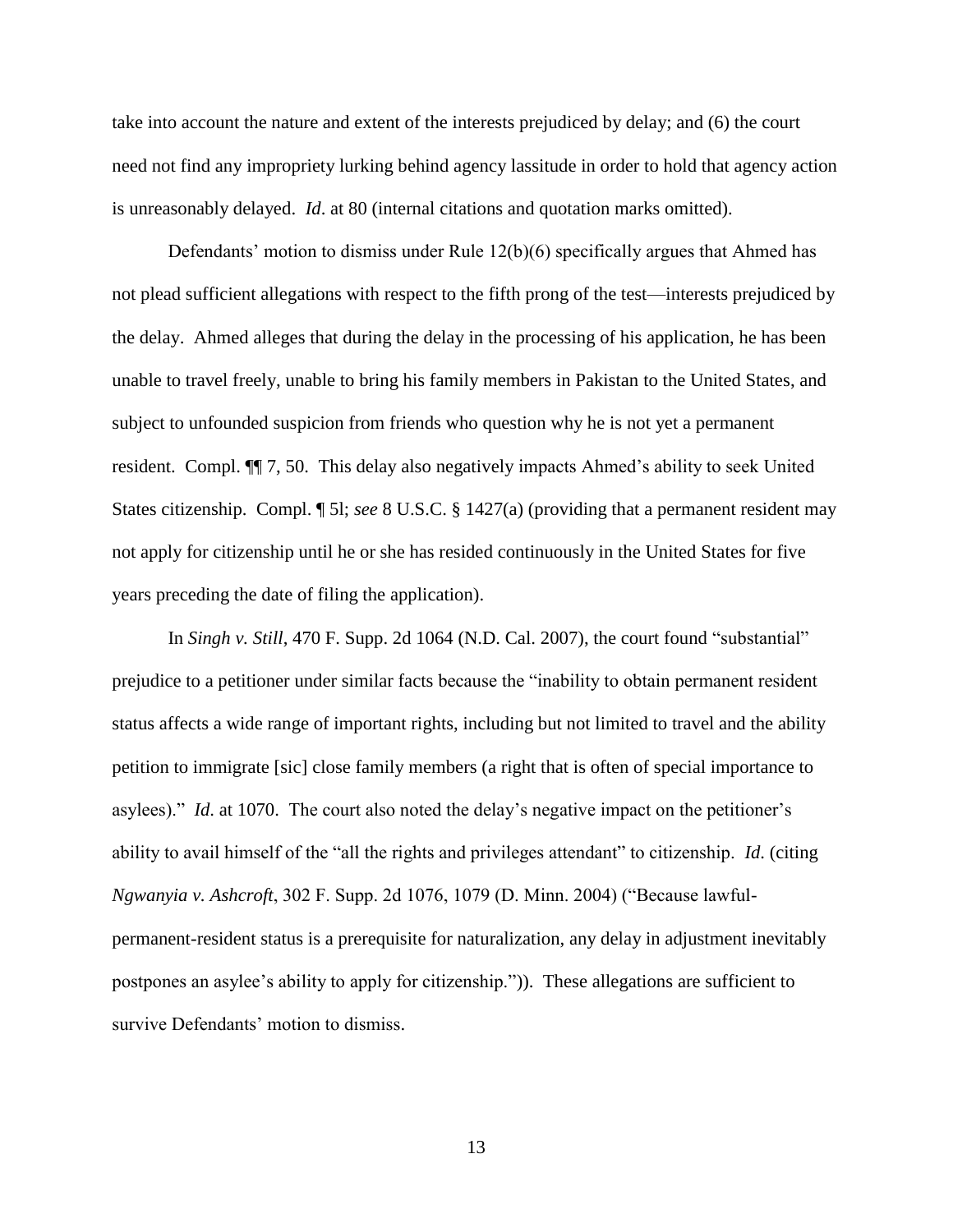#### **B. Ahmed's Claim under the Declaratory Judgment Act**

Ahmed also seeks a declaratory judgment that he is eligible either for adjustment of status based on the *res judicata* application of the determination of his admissibility at the time he was granted asylum or for consideration by the Attorney General and Secretary of Homeland Security for an individualized exemption to the inadmissibility statute pursuant to 8 U.S.C. §  $1182(d)(3)(B)(i)$ .

# **1. Dismissal for Lack of Subject Matter Jurisdiction – Rule 12(b)(1)**

Defendants argue that the Court lacks subject matter jurisdiction over this claim because the Declaratory Judgment Act, 28 U.S.C. § 2201, does not provide a basis for federal subject matter jurisdiction over Ahmed's request for an eligibility determination. However, in a similar case seeking a declaratory judgment that the denial of adjustment of status was arbitrary, capricious and unlawful, the Third Circuit found jurisdiction under 28 U.S.C. § 1331 and 5 U.S.C. § 704 to review a petitioner's statutory eligibility for adjustment. *Pinho v. Gonzales*, 432 F.3d 193, 200 (3d Cir. 2005). Describing the distinction as "central to the question of subjectmatter jurisdiction," the court explained that an eligible immigrant may have his application denied within the discretion of the agency while the immigrant's eligibility itself is determined by statute. *Id*. at 203. "Determination of *eligibility* for adjustment of status—unlike the *granting* of adjustment itself—is a purely legal question and does not implicate agency discretion." *Id*. at 204. To have jurisdiction over an eligibility determination, "the agency action must be final, it must adversely affect the party seeking review, and it must be non-discretionary." *Id*.

The finality requirement requires that (1) "the action must mark the consummation of the agency's decisionmaking process;" and (2) *"*the action must be one . . . from which legal consequences will flow." *Bennett v. Spear,* 520 U.S. 154, 178 (1997) (internal quotations and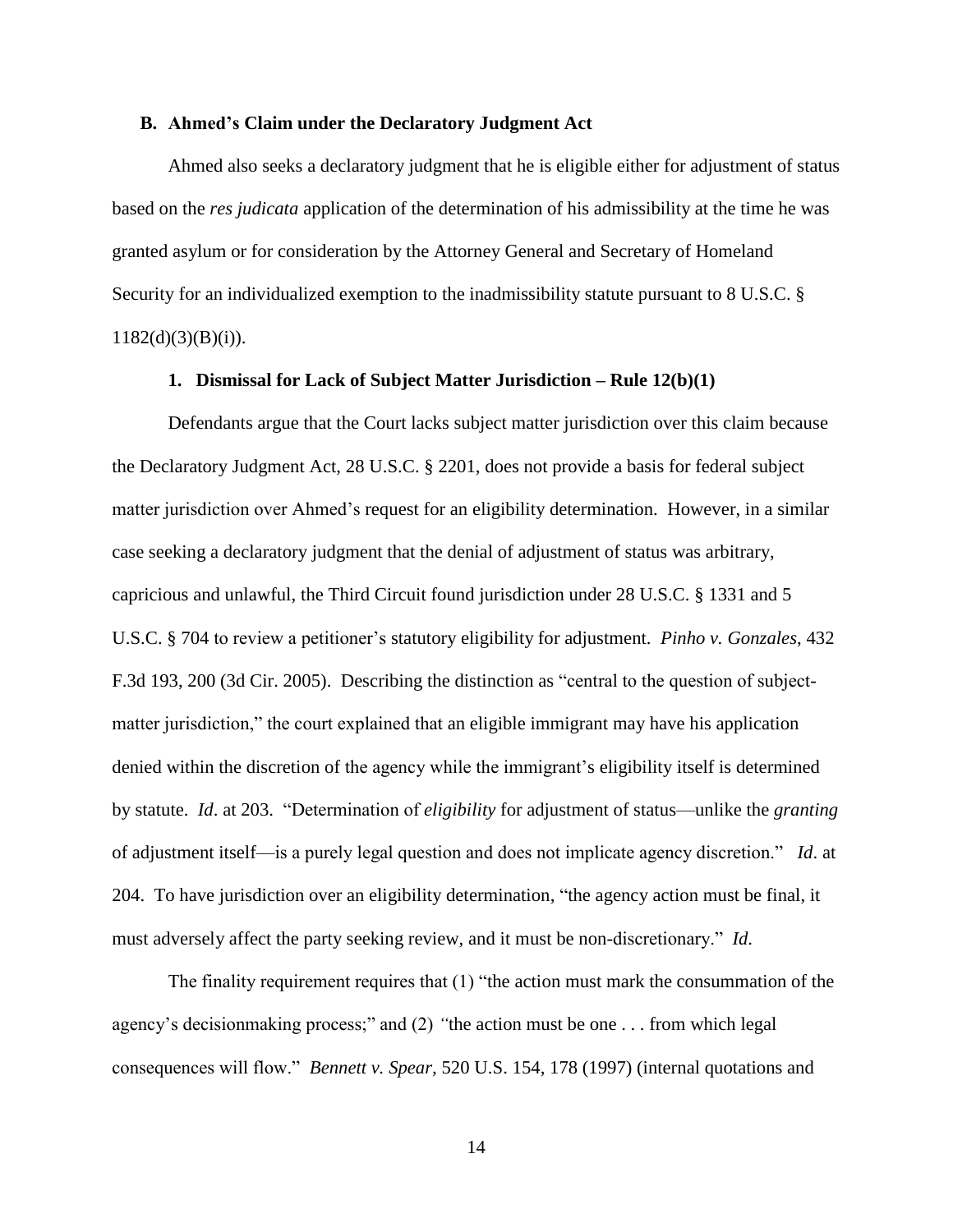citations omitted). In addition, the Third Circuit has confirmed, "If there remain steps that the immigrant can take to have an action reviewed within the agency, then the action is not final and judicial review is premature." *Pinho*, 432 F.3d at 200. The agency action here clearly does not meet the finality requirement because the decision to place an adjudicatory hold on Ahmed's application does not mark the consummation of USCIS's process. Because the agency action at issue here is not final, I do not have jurisdiction to issue a declaratory judgment regarding Ahmed's eligibility for an adjustment of status or an individualized exemption to the inadmissibility statute.

# **C. Ahmed's Claim under the Due Process Clause**

Finally, the third count of Ahmed's Complaint alleges that withholding adjudication of his application, including the failure to hold a hearing on the issue of his ineligibility, is a denial of due process under the Fifth Amendment of the U.S. Constitution.

#### **1. Failure to State a Claim – 12(b)(6)**

Defendants argue that Ahmed fails to state a Fifth Amendment claim because an alien does not have a due process right to a discretionary immigration benefit. The Supreme Court has said that when the decision to grant or withhold a benefit is entrusted to the discretion of a government actor, one has no constitutional property interest in obtaining that relief. *Conn. Bd. of Pardons v. Dumschat*, 452 U.S. 458, 465 (1981)*.* Furthermore, the Third Circuit has held that "a cognizable liberty or property interest must exist in the first instance for a procedural due process claim to lie." *Mudric v. Att'y Gen.*, 469 F.3d 94, 98 (3d Cir. 2006). In this case, the ultimate decision to grant the adjustment of status is entrusted to the discretion of the Secretary of Homeland Security or the Attorney General. 8 U.S.C. § 1159(b). Thus, Ahmed has no due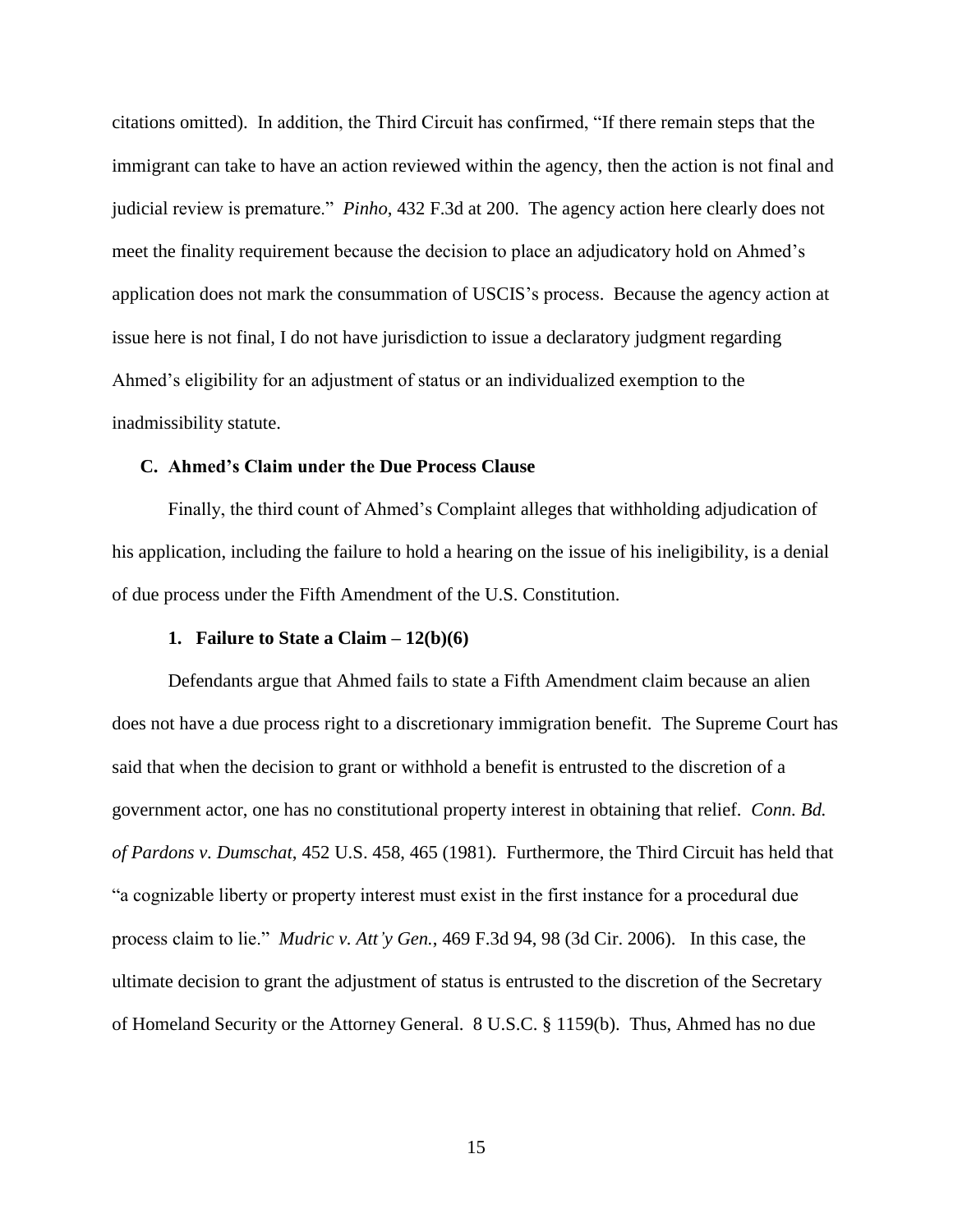process right to relief, and the motion to dismiss Ahmed's violation of due process will be granted.

# **IV. MOTION FOR SUMMARY JUDGMENT**

# **A. Legal Standard**

Summary judgment is appropriate under Rule 56 when the pleadings and evidence demonstrate that there is no genuine dispute as to any material fact and that the moving party is entitled to judgment as a matter of law. Fed. R. Civ. P. 56(a); *Celotex Corp. v. Catrett*, 477 U.S. 317, 322 (1986). A fact is material if it might affect the outcome of the suit, and a dispute is genuine if the evidence is such that it could lead a reasonable jury to return a verdict for either party. *Anderson v. Liberty Lobby, Inc.,* 477 U.S. 242, 248 (1986). The moving party bears the burden of establishing both the absence of a genuine issue of material fact and that the movant is entitled to judgment as a matter of law. *Anderson*, 477 U.S. at 247; *Celotex*, 477 U.S. at 322. A court considering a motion for summary judgment must view the facts in the light most favorable to the non-moving party and give that party the benefit of all reasonable inferences that can be drawn from those facts. *Matsushita Elec. Indus. Co., Ltd. v. Zenith Radio Corp.,* 475 U.S. 574, 587 (1986). However if it finds that there are no material issues of fact remaining for trial, the Court, after giving notice and reasonable time to respond, may enter summary judgment for the non-moving party. Fed. R. Civ. P. 56(f)(1); *see Nat'l Expositions, Inc. v. Crowley Mar. Corp.*, 824 F.2d 131, 133 (1st Cir. 1987) ("[A] district court has the legal power to render summary judgment . . . in favor of the party opposing a summary judgment motion even though he has made no formal cross-motion under rule 56.") (internal quotation marks omitted) (citing 10A Charles Alan Wright, Arthur R. Miller & Edward H. Cooper, *Federal Practice & Procedure* § 2720 (3d ed. 1998)).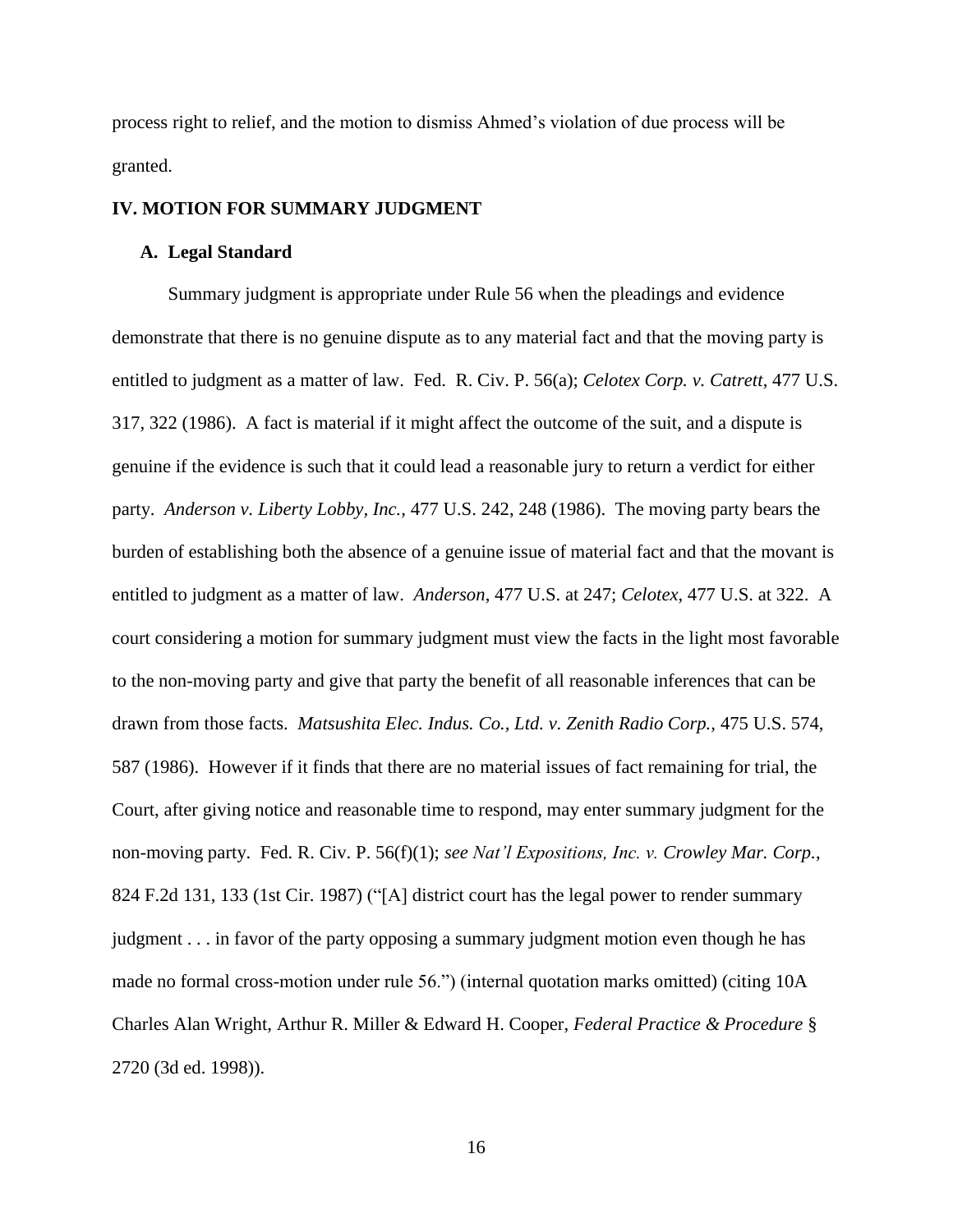#### **B. Ahmed's Claim under the APA**

 $\overline{a}$ 

Defendants argue that summary judgment in their favor is warranted because there is no dispute of material facts in this case, and the delay in processing a complex application for adjustment of status is not unreasonable as a matter of law. As discussed above, when considering whether an agency delay is unreasonable under 5 U.S.C. § 706(1), courts consider the six *TRAC* factors. *TRAC*, 750 F.2d at 80.

# **1. First and Second Factor: Rule of Reason and Presence of a Statutory Scheme**

The time frame for agency decisions is governed by the rule of reason and informed by any statutory timetables. In this case, neither the statute governing applications for adjustment of status for asylees nor the statute authorizing the Secretary of Homeland Security to make exemptions to the terrorism-related inadmissibility rules contains a statutory timeline. *See* 8 U.S.C. § 1159(b); 8 U.S.C. § 1182(d)(3)(B)(i). In the absence of an explicit timeline in the relevant statutes, the APA's general reasonableness standard applies. *Al-Rifahe*, 776 F. Supp. 2d at 936. The reasonableness of a delay in the context of an immigration application is a factdependent inquiry. *See Yu*, 36 F. Supp. 2d at 935. 6

In this case, because Ahmed's application was filed on February 14, 2006, denied on February 13, 2008, and reopened and put on hold on April 30, 2008, his application has been pending either six years or eight years. The parties agree that Ahmed's involvement with the MQM, the conduct forming the basis of any inadmissibility determination, ended in 1997. His application is nonetheless subject to an indefinite hold, and the government has given no indication of when and whether the hold might be lifted and his application adjudicated.

<sup>6</sup> Nevertheless, many courts grant summary judgment to applicants**,** concluding that delays in processing I–485 applications are unreasonable as a matter of law. *See, e.g., Han Cao v. Upchurch,* 496 F. Supp. 2d 569, 577 (E.D. Pa. 2007) (four-year delay presumptively unreasonable); *Liu v. Chertoff,* No. 06-1682, 2007 WL 2435157, at \*11 (D. Or. Aug. 29, 2007) (over three-year delay unreasonable); *Elkhatib v. Butler,* No. 04-22407, 2005 WL 5226742, at \*2 (S.D. Fla. June 7, 2005) (four-year delay unreasonable).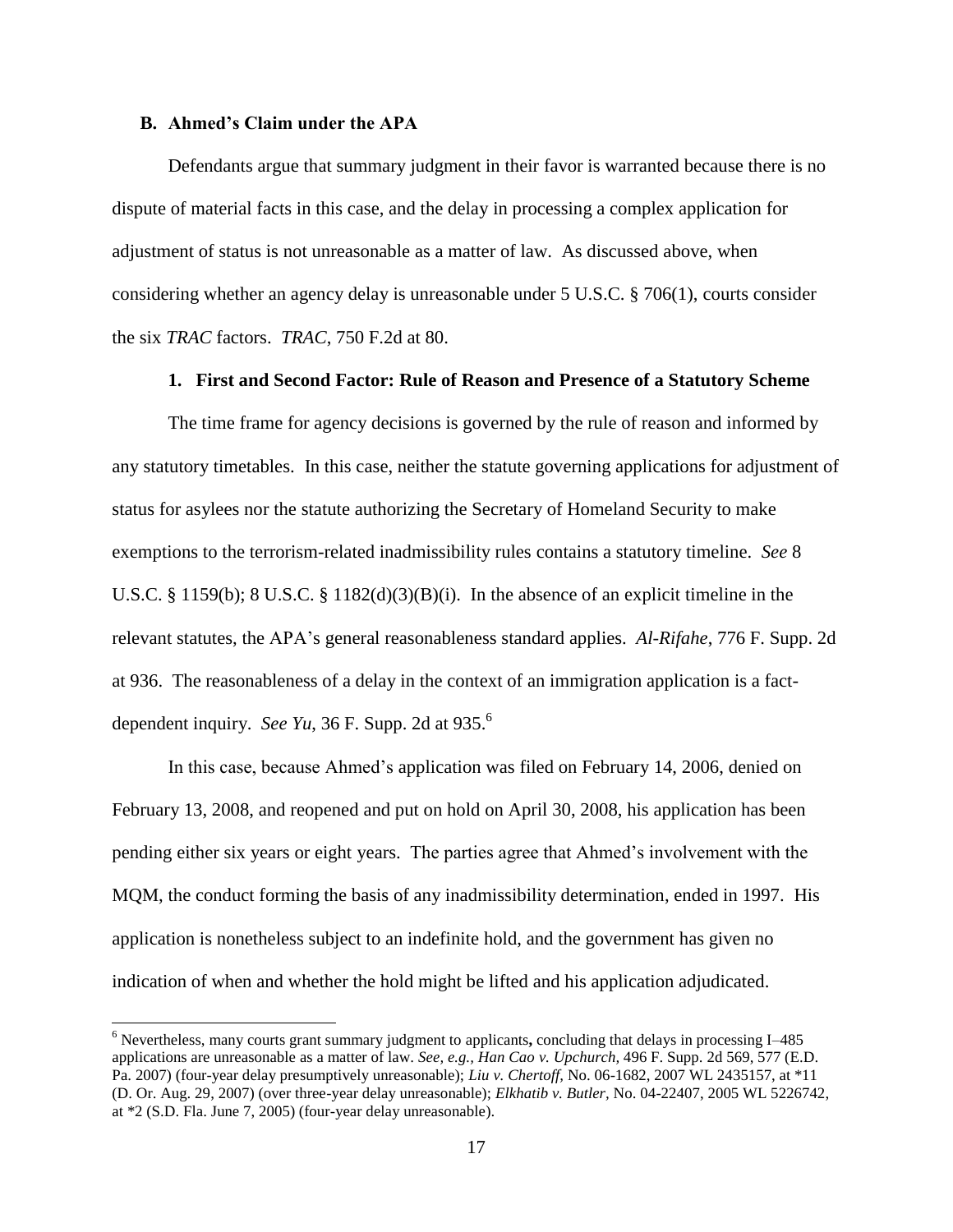Nevertheless, Defendants contend that six or more years is not an unreasonable length of time to adjudicate Ahmed's application. Defendants suggest that Ahmed may eventually benefit from an inadmissibility exemption, but Ahmed's case requires special consideration because it "involves participation in a group that is of such national security concern to the United States as to warrant categorization as a terrorist organization." Def. Mot. at 19. Defendants note that the exemption process requires research by law enforcement and intelligence agencies, vetting at various levels of government, and coordination among the Secretary of State, Attorney General, and Secretary of Homeland Security. *See* 8 U.S.C. § 1182. Defendants argue that delays in terrorism-related inadmissibility cases are often deemed reasonable because of this timeconsuming process. *See*, *e.g.*, *Debba v. Heinauer*, 366 F. App'x 696, 699 (8th Cir. 2010) (eightyear delay not unreasonable). *Cf*. *AlShamsawi v. Holder*, No. 10-00194, 2011 WL 1870284, at \*4 (D. Utah May 16, 2011) (six-year delay unreasonable).

The exemption process does require careful deliberation and the time-consuming coordination of numerous agencies. However, Defendants' failure to provide any indication of when Ahmed can anticipate adjudication of his application is not reasonable. *See Qureshi v. Napolitano*, No.11-05814, 2012 WL 2503828, at \*5 (N.D. Cal. June 28, 2012). "[F]or defendants to hold the application indefinitely in case they might, at some unspecified point in the future, consider an exemption does not constitute a 'rule of reason' that allows this court to find the delay reasonable." *Mugomoke v. Curda*, No. 10-02166, 2012 WL 113800, at \*7 (E.D. Cal. Jan. 13, 2012); *see also Kashkool v. Chertoff*, 553 F. Supp. 2d 1131, 1144 (D. Ariz. 2008) ("The lack of a specific timetable does not mean that USCIS can take an infinite amount of time to process Plaintiff's adjustment of status application."). The specific facts upon which USCIS must decide Ahmed's admissibility have been known to the agency for more than 15 years. The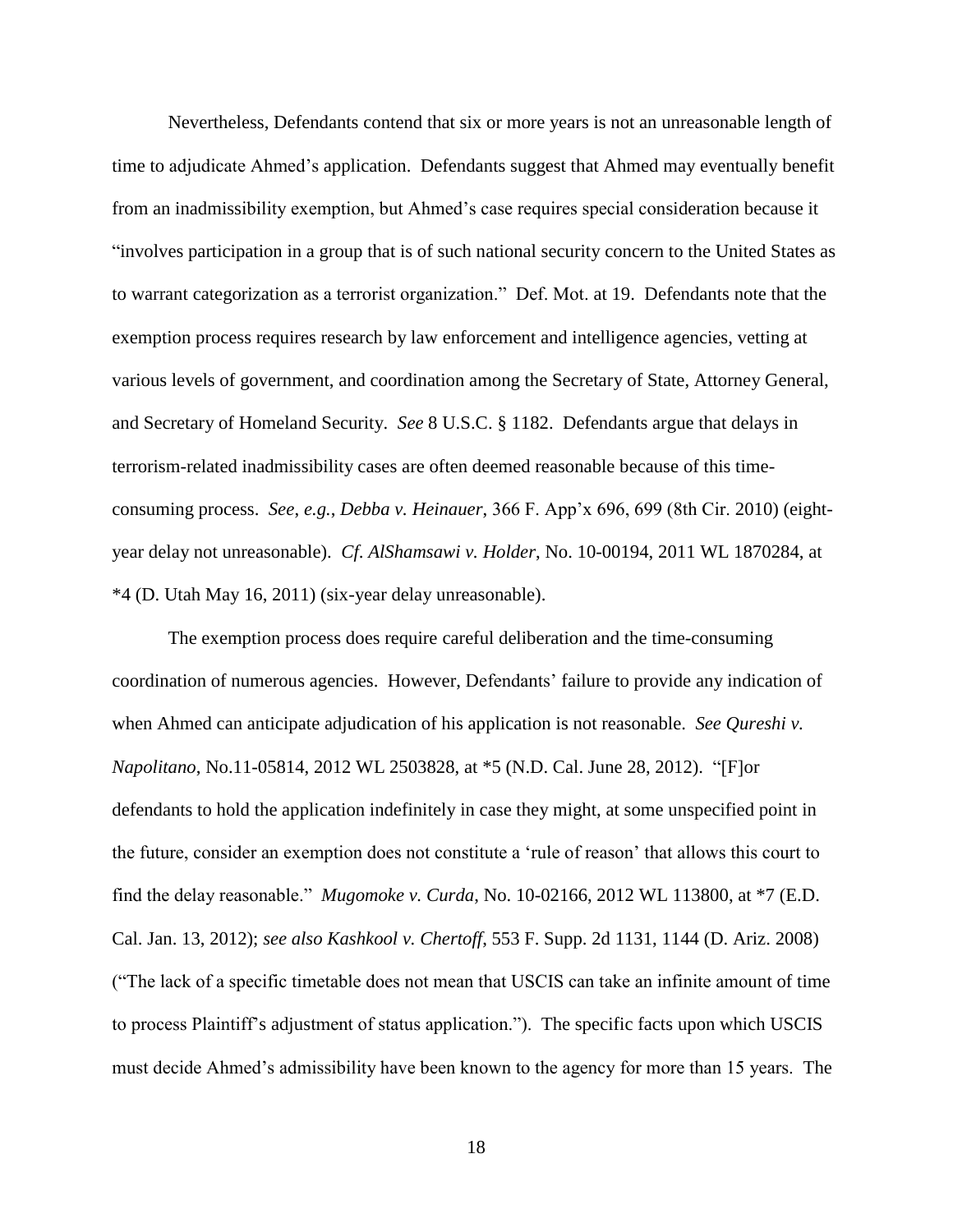fact that the government has not instigated deportation proceedings against Ahmed undercuts its arguments regarding national security concerns, given that providing material support to a terrorist organization is a removable offense. *See* 8 U.S.C. § 1227(a)(4)(B).

Under these circumstances, I cannot deem the indefinite delay in this case to be reasonable.These two factors weigh in favor of Ahmed.

### **2. Third and Fifth Factors: Interests Prejudiced by Delay**

The third and fifth factors overlap and require the Court to consider whether human health and welfare are at stake and the nature and extent of the interests prejudiced by the delay. *TRAC,* 750 F.2d at 80. Ahmed alleges that he is harmed by the delay because of, among other reasons, his inability to apply for citizenship and his inability to petition for immigration status on behalf of family members. Defendants contend that Ahmed is not prejudiced at all, and that in fact he is benefitted by the current adjudicatory hold because he may receive an exemption in the future. Because the alleged delay prevents an otherwise likely denial, Defendants argue Ahmed's other interests are not at issue.

The Court is not persuaded that the delay is beneficial to Ahmed. Other courts have recognized that "[t]he indefinite nature of the delay in adjudicating his application has real and not insubstantial effects on plaintiff's life and livelihood." *Al Karim v. Holder*, No. 08-00671, 2010 WL 1254840, at \*4 (D. Colo. Mar. 29, 2010) (citing limitations of plaintiff's ability to travel and the financial and bureaucratic burdens of regularly filing for work and travel permits). "Perhaps most critically, the delay of the final adjudication of plaintiff's application necessarily delays his goal of becoming a U.S. citizen." *Id*.

Additionally, Ahmed recognizes the potential consequences of forcing the USCIS to decide his application, and yet he prefers adjudication over indefinite waiting. "[T]he fact that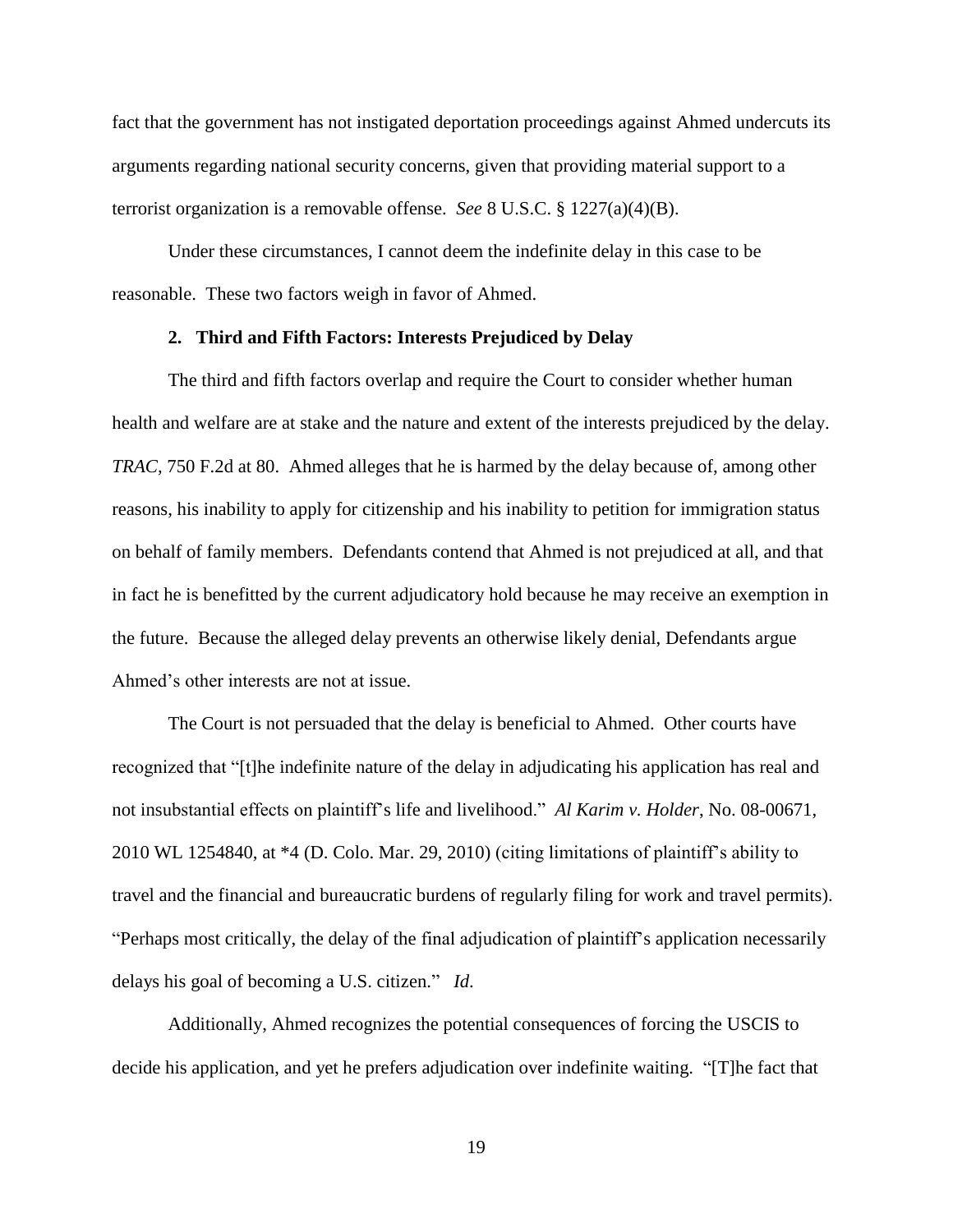he wishes to have the application adjudicated now also supports an inference that the harm of delay is not remote or insignificant." *Mugomoke,* 2012 WL 113800, at \*8. Even a denial would allow Ahmed to pursue administrative and judicial review of an unfavorable decision whereas he currently cannot seek judicial review of continued inaction. These factors weigh in favor of Ahmed's position.

# **3. Fourth Factor: Effect of Expediting Action on Competing Agency Priorities**

The fourth TRAC factor requires the Court's consideration of the effect of expediting delayed action on agency activities of a higher or competing priority. *TRAC*, 750 F.2d at 80. Defendants argue that their discretion includes whether, when, how, and at what pace to proceed in adjudicating an I–485 application and that the Court's involvement would intrude on that discretion. It would also require them to truncate any consideration of a potential exemption that might benefit Ahmed and intrudes on the USCIS's competing interest in preserving its discretion to grant exemptions.

Defendants' argument that requiring a decision on Ahmed's application will intrude on the Secretary's discretion and USCIS's process for granting exemptions is not persuasive. The Court has already acknowledged that the discretion to adjust Ahmed's status and grant him an exemption remains with immigration authorities, and they remain free to exercise that discretion as they wish. The fact that an exemption in Ahmed's case may be premature is not dispositive; USCIS still has a duty to act. 5 U.S.C. §§ 555 & 706(1). Because Ahmed merely seeks a ruling on his application regardless of the outcome, this factor weighs in Ahmed's favor.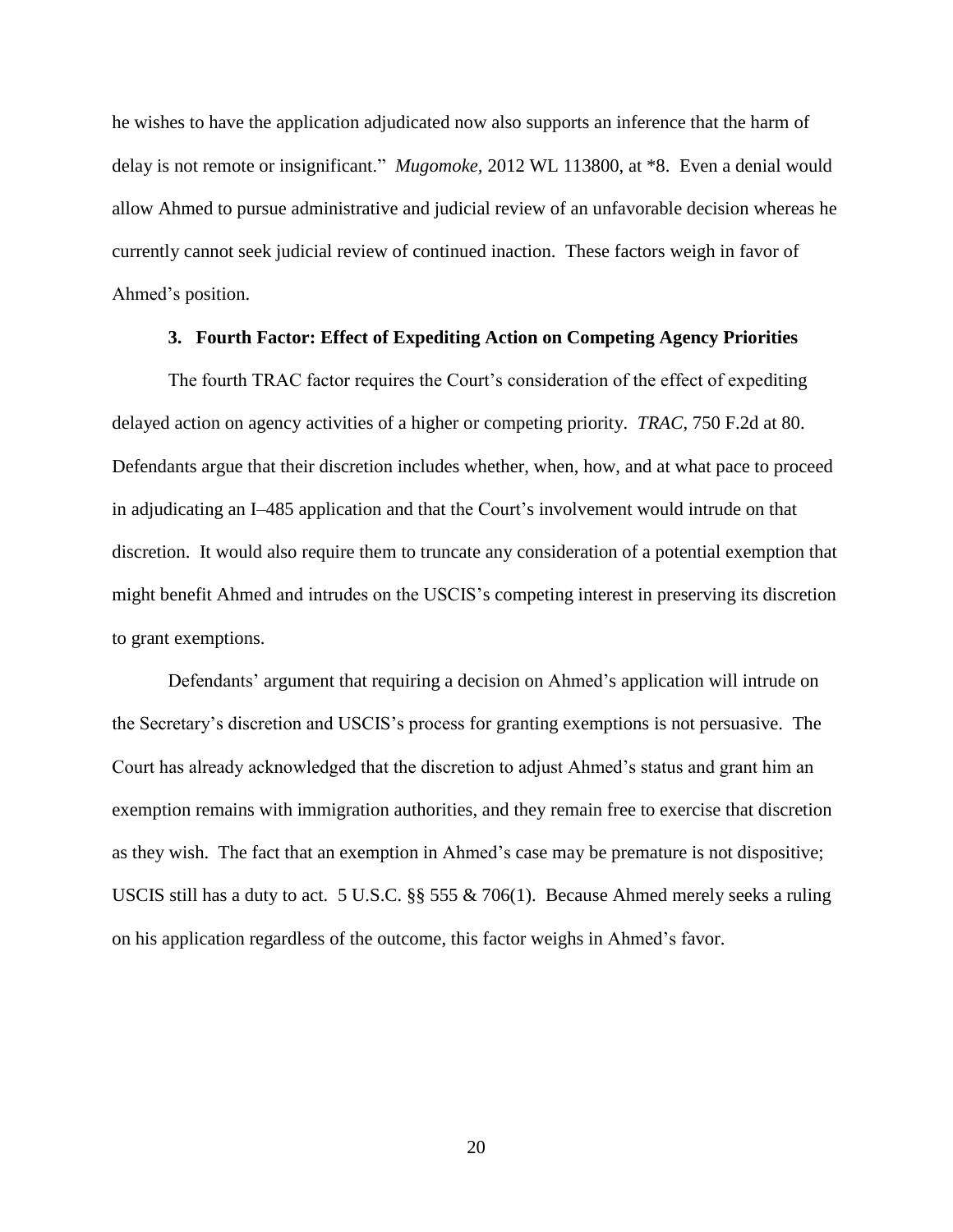#### **4. Sixth Factor: Bad Faith**

The final *TRAC* factor is a reminder that the Court need not find any impropriety lurking behind agency lassitude in order to hold that agency action is unreasonably delayed. *TRAC*, 750 F.2d at 80. Regardless, there is no evidence that Defendants have acted in bad faith.

Viewing these factors in their totality, I conclude that the more-than-six-year delay in adjudicating Ahmed's application is unreasonable. While Congress did not mandate a deadline for a decision on Ahmed's application, Defendants cannot hold the application indefinitely. Even if Ahmed could receive an exemption in the future, it is also possible he will never receive one. Defendants have provided no evidence regarding the likelihood of an exemption in the future nor shown how rendering a decision would affect USCIS policies or the discretionary exemption process. While the hold policy may potentially benefit applicants, here, greater benefit inures to Ahmed by adjudication. While Ahmed waits on his application, he has undisputedly suffered prejudice. In this case, the *TRAC* factors weigh in Ahmed's favor, and as such, he is entitled to summary judgment.

### **VI. CONCLUSION**

In summary, I will grant Defendants' motion to dismiss with respect to the claims under the Due Process Clause and the Declaratory Judgment Act. I will deny Defendants' motion to dismiss and the motion for summary judgment on the APA claims for unlawful withholding and unreasonable delay of adjudication of Ahmed's adjustment of status application. Additionally, because there are no disputed facts in this case and because I find that Ahmed is entitled to judgment as a matter of law, I will grant Ahmed's request for an injunction requiring Defendants to adjudicate Ahmed's application on or before 120 days from my judgment in this case.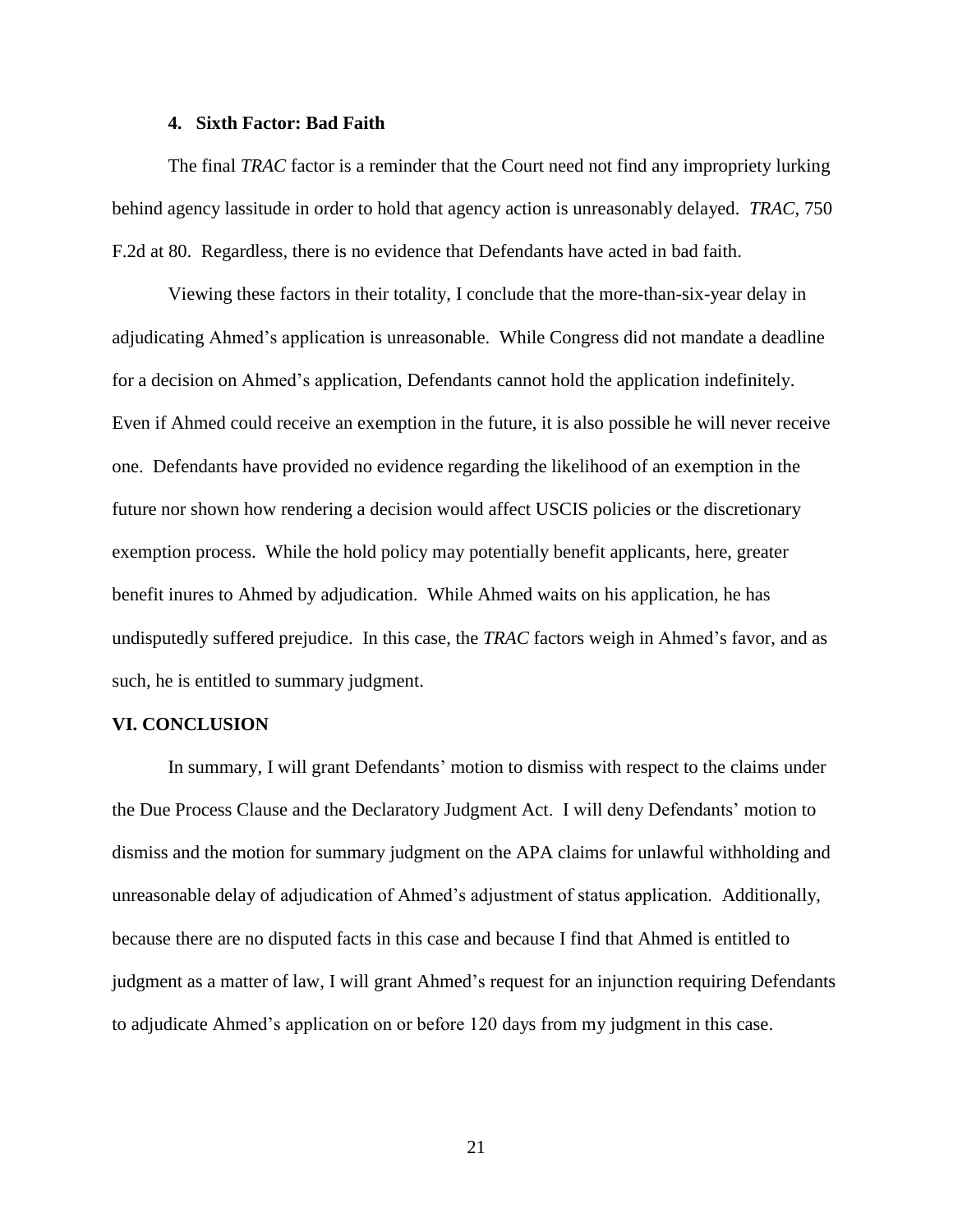s/Anita B. Brody

ANITA B. BRODY, J.